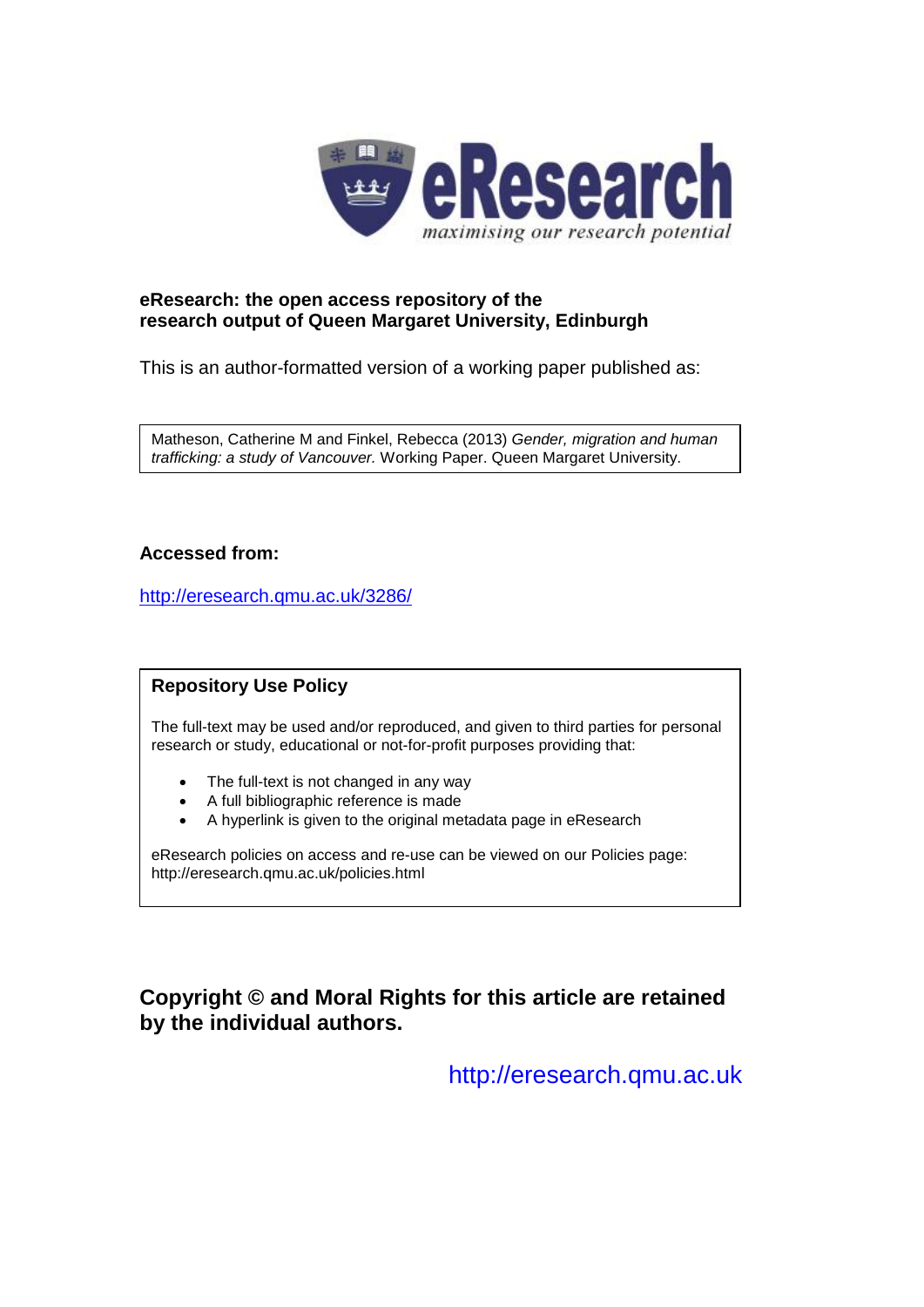**Synthesis**

**A working paper series for the Media, Communications and Performing Arts Division**

**Gender, migration and human trafficking: a study of Vancouver**

**Catherine M Matheson and Rebecca Finkel**

**Working Paper 1**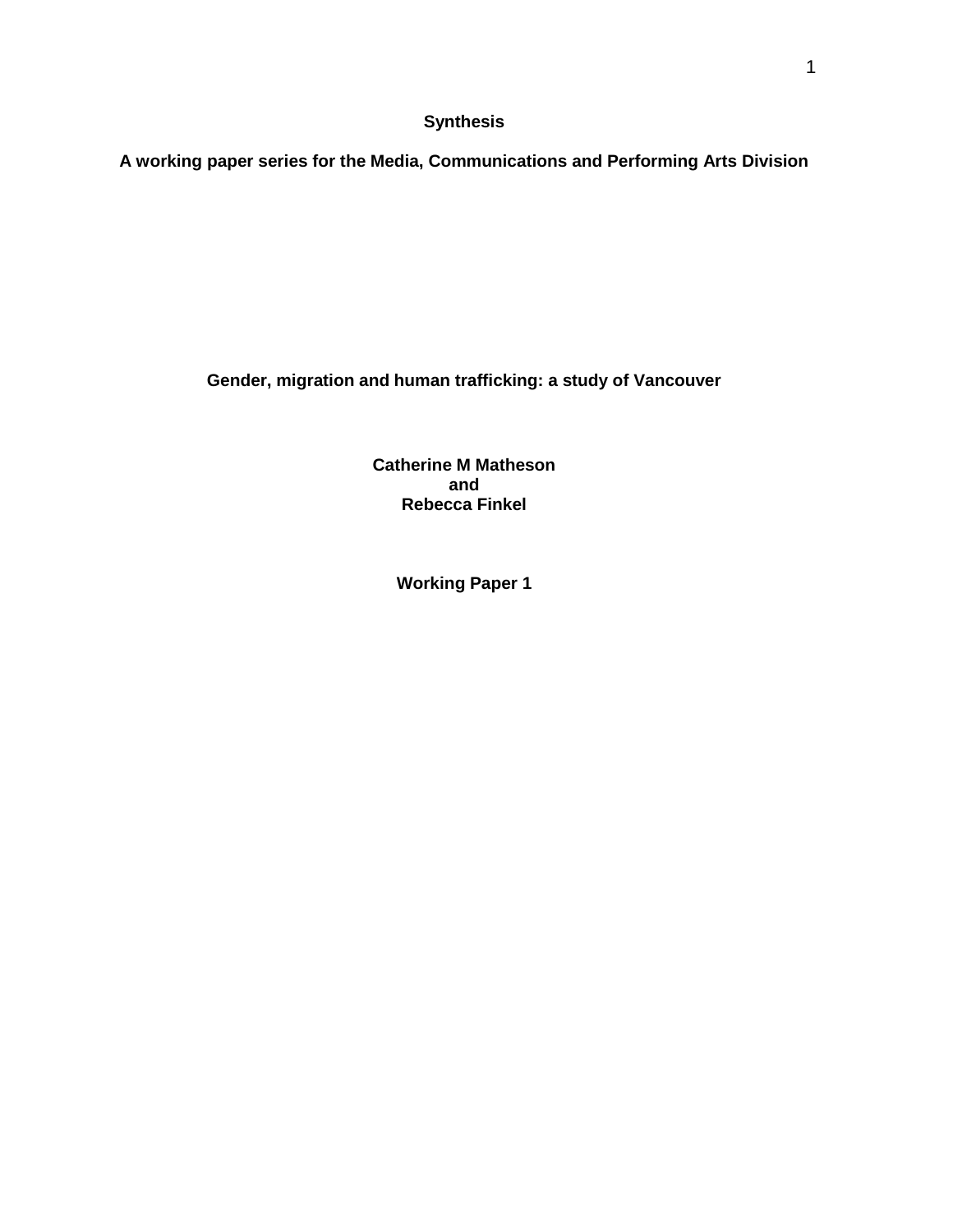#### **Abstract**

This paper focuses on the landscape of human trafficking, paying particular attention to sexual exploitation, within Vancouver, Canada. The purpose of the paper is to: identify the devices used to 'recruit' victims of human trafficking (VHT); assess the relationship between human trafficking for sexual exploitation and sex work; and, examine the types of human trafficking in the locale. This is undertaken by drawing on qualitative research. The key findings of this paper are as follows: first, a range of 'recruiting' devices were employed thereby suggesting different types of deception about the work and recruiters; second, the relationship between sex work and human trafficking for sexual exploitation was contested; finally, both domestic and international trafficking existed, and the identification of VHT could be problematic.

#### **Introduction**

Commentators have examined the role of gender within the service sector (Dyer, McDowell & Batnitzky 2010) and highlighted, for example, the aesthetics of labour (Warhurst & Nickson 2009), emotional labour (Erickson & Ritter 2001; Nixon 2009), and the sexualisation of labour (Warhurst & Nickson 2009); the latter of which is particularly apparent in the gendered arena of sex work. Different interpretive approaches have been utilised to examine sexual labour. Abolitionists contend that prostitution is, in essence, a type of oppression and, in this regard, is a form of violence (Jeffreys 1997, 2004; Raymond, 1998). From this perspective, the individual does not choose prostitution (Weitzer 2009). This approach has been subject to criticism on several counts. Insufficient attention has been given to prostitution causes (Outshoorn 2005) and, moreover, categorising prostitution as a type of violence facilitates its prohibition and perceives sex workers as victims and negatively impacts sex workers (Chapkis 2003, p.928). Further, Weitzer (2009, p.214) argues that selective sampling strategies, use of anecdotes, and a disregard for counter-evidence has contributed to limitations in the literature.

The sex work approach contends that sex work is a type of work where the worker's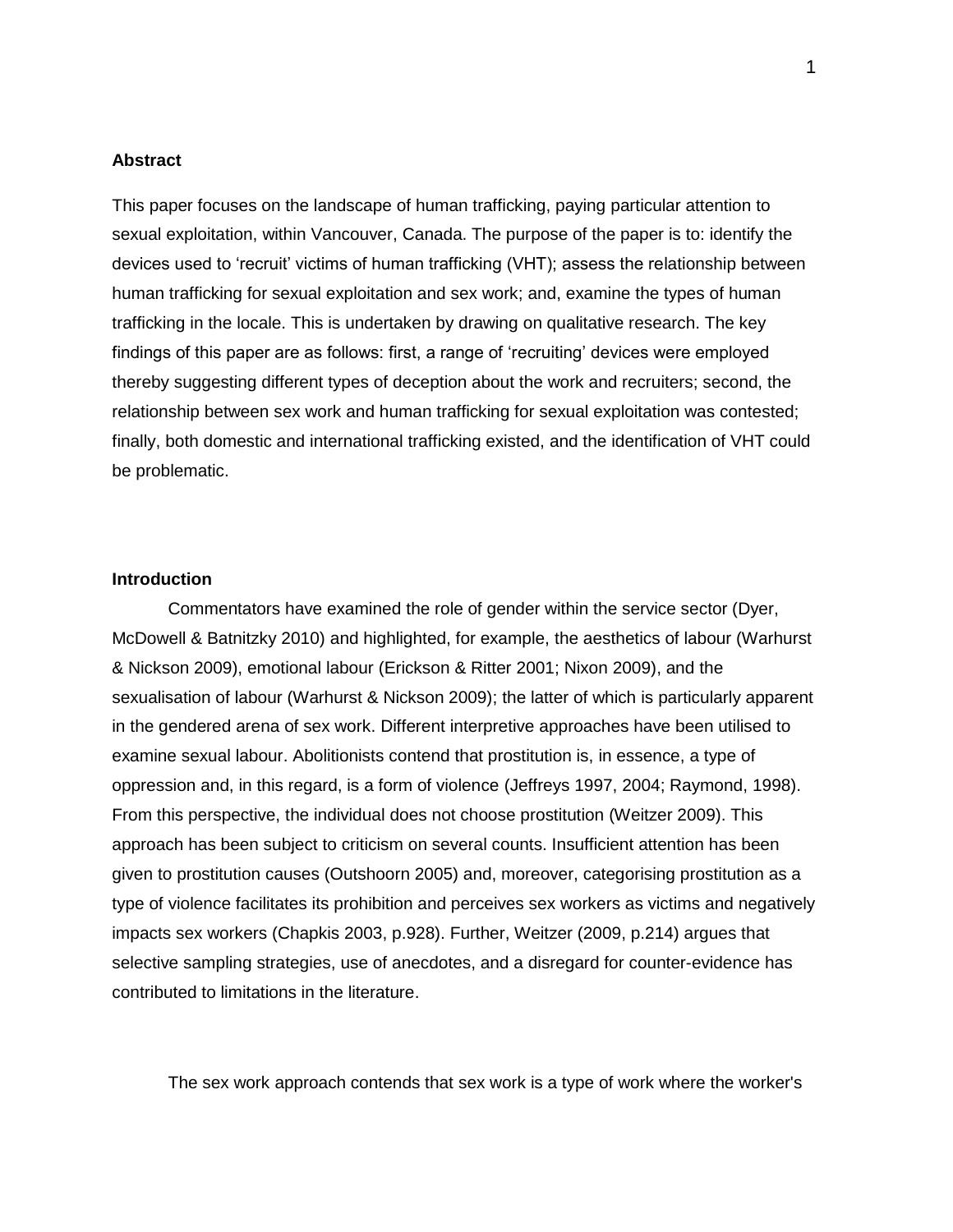sexuality is sold (Brewis & Linstead 2000a). Bernstein (1999, p.97-98) argued that 'the 'sex worker' may be seen as a worker like any other (although better paid), or she may come to emblematise not just someone making do under the inevitable constraints of patriarchy, but the subversive strategist par excellence'. However, commentators have criticised such an approach. It has been suggested that such a perspective does not fully identify the nature of prostitution and trafficking and, specifically the exploitative element (Raymond 1998). It can be problematic to make a distinction between sex work as a choice and forced prostitution (Outshoorn 2005). Further, it has been argued that sexual labour constitutes harmful practices, for example, health risks (Jeffreys 2004). Despite these chasms in sexual labour analyses there are common themes. Regardless of their stance, the majority of feminists, oppose the criminalisation of women (Limoncelli 2009a) and all camps would support the contention that the environment in which women undertake sex work '...expose the 'profession' to violations and vulnerabilities' (Sanders 2005, p.321).

Divisions in sex work analyses are exacerbated when trafficking for sexual exploitation is included, especially in the context of migration. Migration is a contributory factor to human trafficking (Lăzăroic & Alexandru 2003). More recently, commentators have argued that migratory theory proffers a viable framework to understanding trafficking (Lepp 2002; Outshoorn, 2005). Outshoorn (2005, p.142) posed the question: 'is all 'trafficking' forced or is it prostitution-related migration?'. A notable contributor to the subject is Agustín (2003; 2005; 2006; 2007). Agustín (2003, p.377) critiques aspects of the trafficking thesis by arguing that 'the obsession with 'trafficking' obliterates not only all the human agency necessary to undertake migrations but the experiences of migrants who do not engage in sex work'. This paper draws on a migratory framework to understand the broader context in which trafficking is situated, the underpinning factors which contribute to migrant journeys for work, and the concomitant issues pertaining to vulnerability to trafficking.

Drawing on qualitative research, this paper examines the landscape of human trafficking, paying particular attention to sexual exploitation, within Vancouver, Canada. The purpose of the paper is to: identify the devices used to 'recruit' victims of human trafficking (VHT); assess the relationship between human trafficking for sexual exploitation and sex work; and, examine the types of human trafficking in the locale. With regard to the latter, this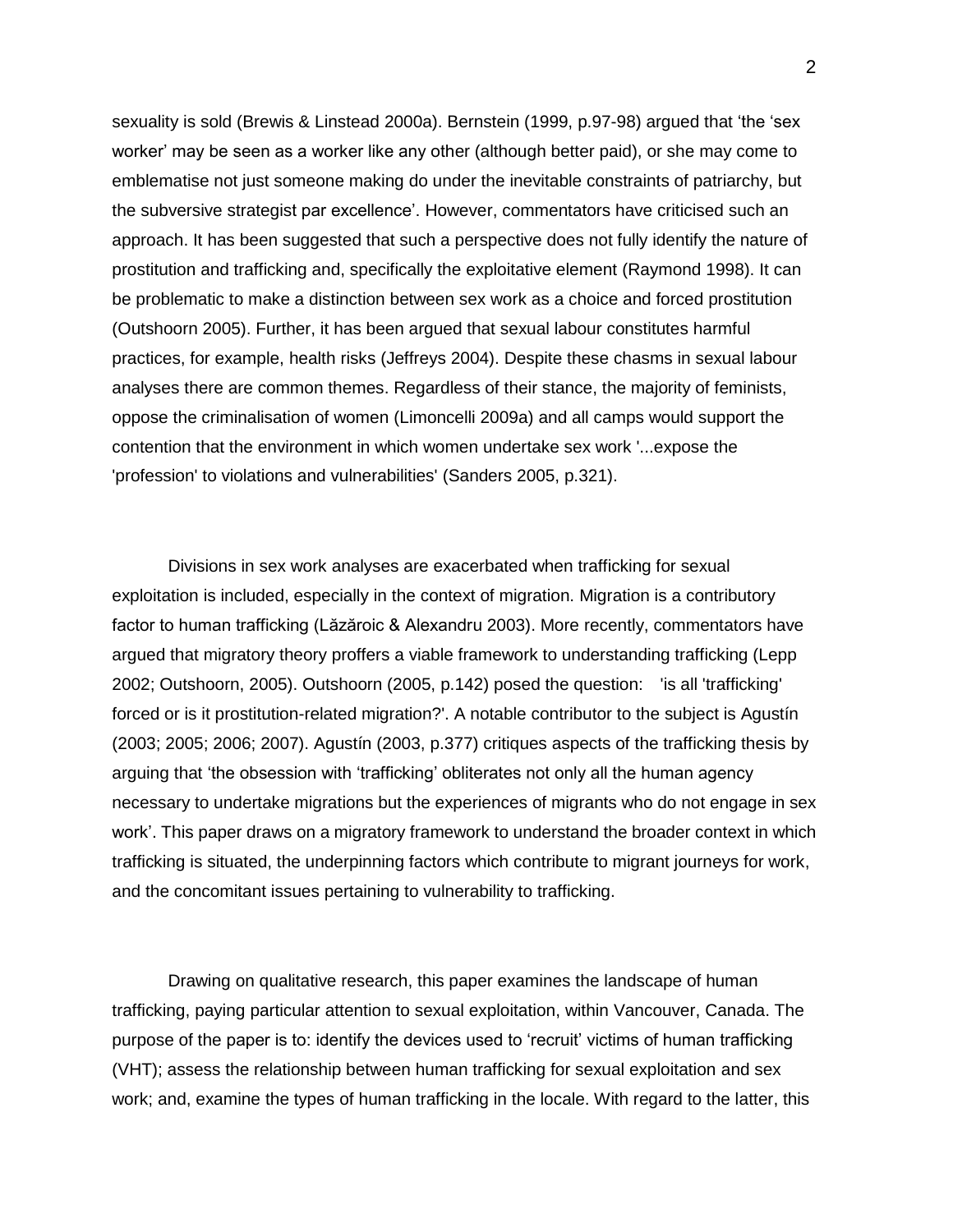centres on forms of 'work' and the domestic and international nature of trafficking. The rationale for this paper is three-fold. First, while some studies have centred upon VHT (Andrijasevic, 2003), the 'actual victims of trafficking have remained on the margins' (Jahic & Finckenauer 2005, p.25). Second, Vancouver is a site for human trafficking because it is transit and destination city for these activities (Future Group, 2007). Third, this paper seeks to contribute to the literature on gender by examining 'recruitment' practices, types of trafficking, and the ways in which trafficking is gendered.

#### **Conceptualising Human Trafficking: A Migratory Framework**

The UN Protocol to Prevent, Suppress and Punish Trafficking in Persons, Especially Women and Children defines trafficking as:

"…the recruitment, transportation, transfer, harbouring or receipt of persons, by means of the threat or use of force or other forms of coercion, of abduction, of fraud, of deception, of the abuse of power or of a position of vulnerability or of the giving or receiving of payments or benefits to achieve the consent of a person having control over another person, for the purpose of exploitation. Exploitation shall include, at a minimum, the exploitation of the prostitution of others or other forms of sexual exploitation, forced labour or services, slavery or practices similar to slavery, servitude or the removal of organs" (UNODC 2004, p.42).

There are a variety of conceptualisations of trafficking ranging from a criminal activity which is located within a legal framework (Aronowitz 2001; Bruckert & Parent 2004; Mamelli 2002); a form of slavery which is situated in a human rights framework (Bales 2005; Perrin 2010); and in the context of migration (Brunovskis & Tyldum 2004; Lepp 2002; Outshoorn 2005). For Agustín (2005, p.113) 'migration studies allow consideration of all aspects of people's lives and travels, locate them in periods of personal growth and risk taking, and do not force them to identify as 'sex workers' or 'maids', or be labeled according to what may be a chance or temporary occupation'. Bastia (2006) suggested that trafficking was part of labour migration, which is echoed by Chuang's (2006, p.138) assertion that 'more often than not, trafficking is labour migration gone horribly wrong in our globalised economy'. Migratory theory provides a way to understand trafficking dynamics (Outshoorn 2005). 'Migration is described as caused by the desire to make better money, by loss of land, by recruitment of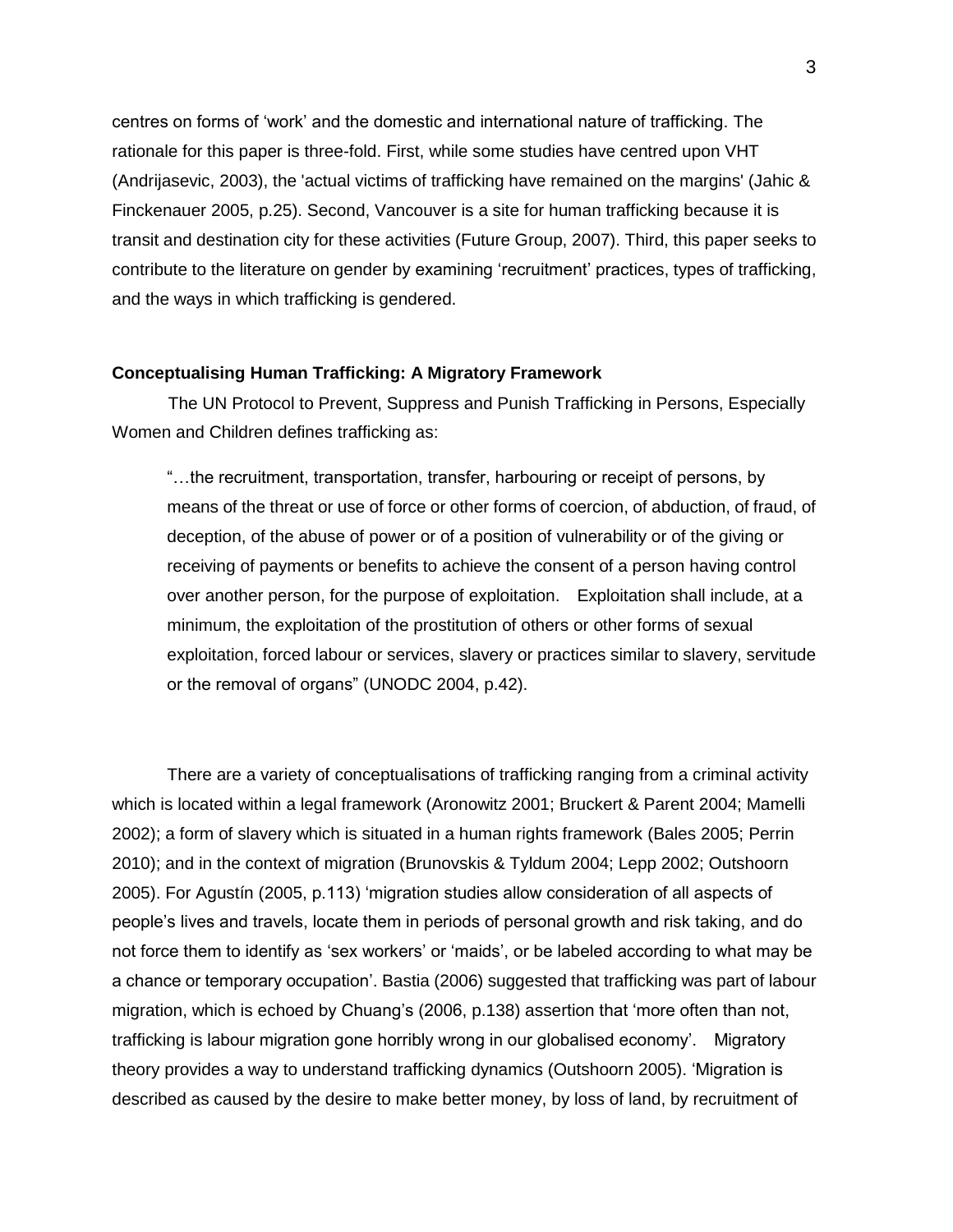employers abroad from violence, persecution and war, by the need to reunite with family, and by the 'feminisation of poverty'' (Agustín 2007, p.17).

Migration is often examined within the context of push-pull factors (Agustín 2007) including global structural change, poverty and economic conditions, political change and conflict, economic development and opportunities within destination countries, personal agency, and demand for migrant services. 'Human trafficking reflects the dark side of globalisation' (Limoncelli 2009b, p.72) and globalisation forms the backdrop to economic structural change. Changes in labour circumstances and economic security have arisen as a result of economic globalisation, its attendant policies and the growth of global capitalism (Limoncelli 2009b). Within the global economy, structural changes have contributed to migratory practices comprising: greater emphasis upon subcontracting by multi-national corporations; shifts to developing areas by the manufacturing sector; and the move to a service based economy within developed countries (Agustín 2005). Detrimental globalisation impacts especially related to structural adjustment programmes (SAP) and international trade agreements have affected national economies, particularly in the South (Lepp 2002). SAP's are, to an extent, beneficial; however, there is a social cost for women and the impoverished (Bastia 2006). For example, cuts to social programmes from SAPs negatively impacted women's employment (Agustín 2005). Sassen (2002, p.273) suggested that economic globalisation contributed to 'the growing immiseration of governments and economies in the global south is one such condition, insofar as it enables and even promotes the migration and trafficking of women as a strategy for survival'. Thus, women may migrate for employment purposes in what might be unregulated sectors which could thereby make them vulnerable to traffickers (Chuang 2006).

A common theme within migration discourses is poverty and poor economic conditions (Hughes 2000; Lăzăroic & Alexandru 2003; Oxman-Martinez, Lacroix & Hanley 2005; Kligman & Limoncelli 2005). These factors impact women differently in contexts characterised by gender inequalities and barriers within the labour market. Vijeyarasa (2012) identified a relationship between barriers to employment in the home country and migrants seeking alternative economic solutions elsewhere; however, information about migrant success elsewhere could also be a contributory factor. Maahmoud and Trebesch (2010,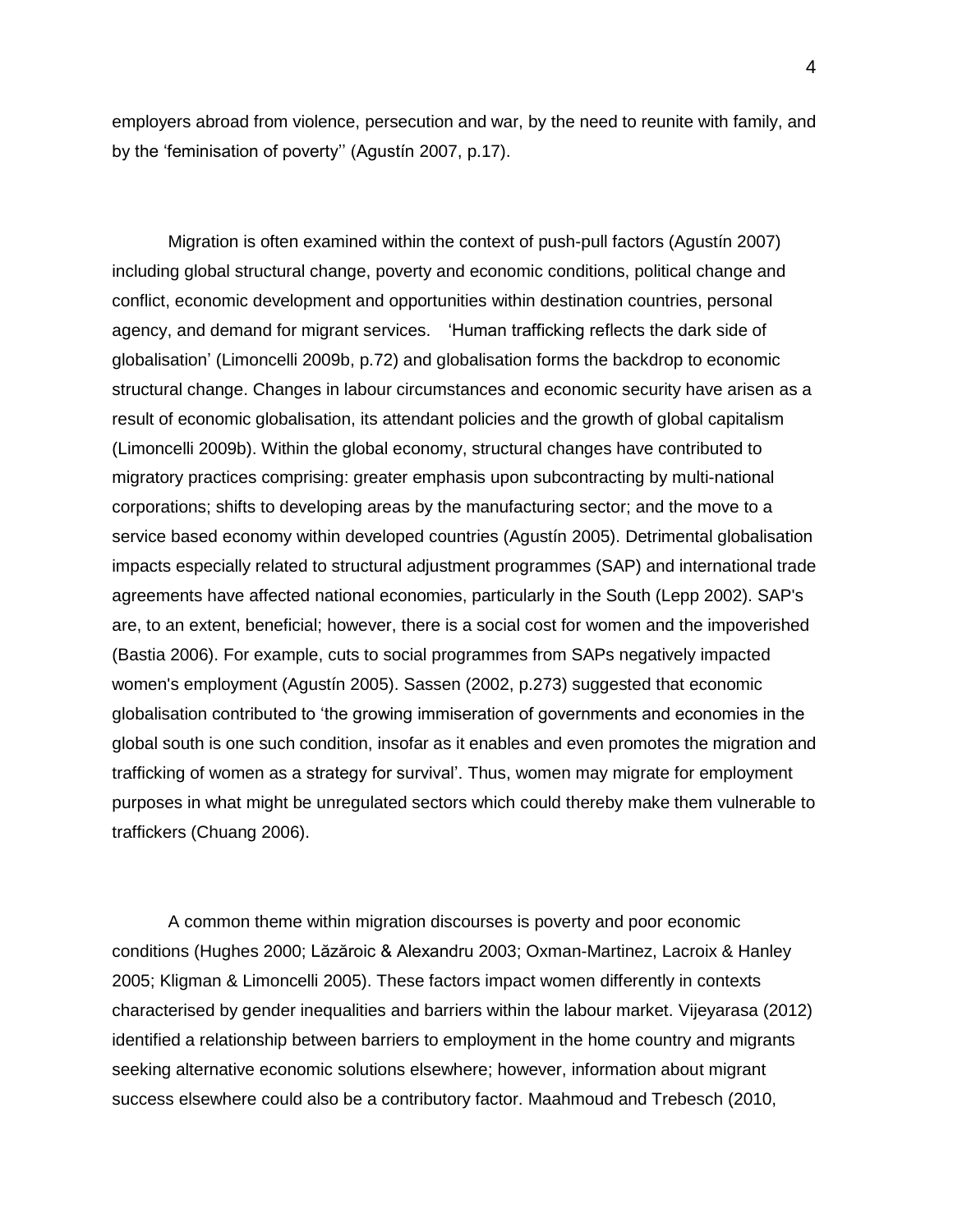p.177) argued that 'in deprived areas, migration may be the only strategy available to increase economic opportunities and start a better life'. Hence, under such circumstances it would be logical to assume that it is the most poverty-stricken and those encountering difficulties in the labour market through, for example, low levels of education and skills, that are most likely to be migrants. Limoncelli (2009b) suggests that although VHT are heterogeneous there is one common feature among them, namely that they are either vulnerable or marginalised within their home countries. In a study on Ukrainian trafficking in women, 80% of VHT were unemployed upon departure from the Ukraine (Hughes & Denisova 2001). Yet it is not only economic conditions which engender migratory decisions as there is an element of choice because '…migrations are not only motivated economically. It is clear that choice is involved, even with the poorest migrants, simply because *everyone* does not migrate from places of poverty and violence' (Agustín 2005, p.99). This is illustrated in a study by Rao and Presenti (2012, p.254, 257) which, based on a dataset from the UNODC, found that '…the majority of trafficking victims are not the poorest of the world's women and men…They tend to be women and men who have perhaps already achieved some measure of economic mobility but now feel that those gains are threatened within their own countries'.

Political transition and conflicts within countries can also be a contributory factor in migration and trafficking. Such factors can impact on security and border controls as well as economic and social conditions within nations. For example, changes in border controls in the former Soviet Union were capitalised upon by criminal networks in relation to the trafficking of women for sexual exploitation (Hughes 2000; Hughes & Denisova 2001). Migration can also be prompted by armed conflict and political turmoil within countries (Bales 2005).

The aforesaid structural factors are not enough to induce migration. Individual choice, shaped by structural forces, contributes to the decision-making process. The desire to travel is part of the migratory pull factors (Agustín 2003, 2005). Indeed, '…human character is at work as well. Media images of travel reach everywhere, the desire to see the world is not limited to richer travelers and tourists, and some people seek adventure more than others' (Agustín 2003, p.391). In a globalised world, there are opportunities to acquire information about travel and employment opportunities as well as tales about migrant success. In a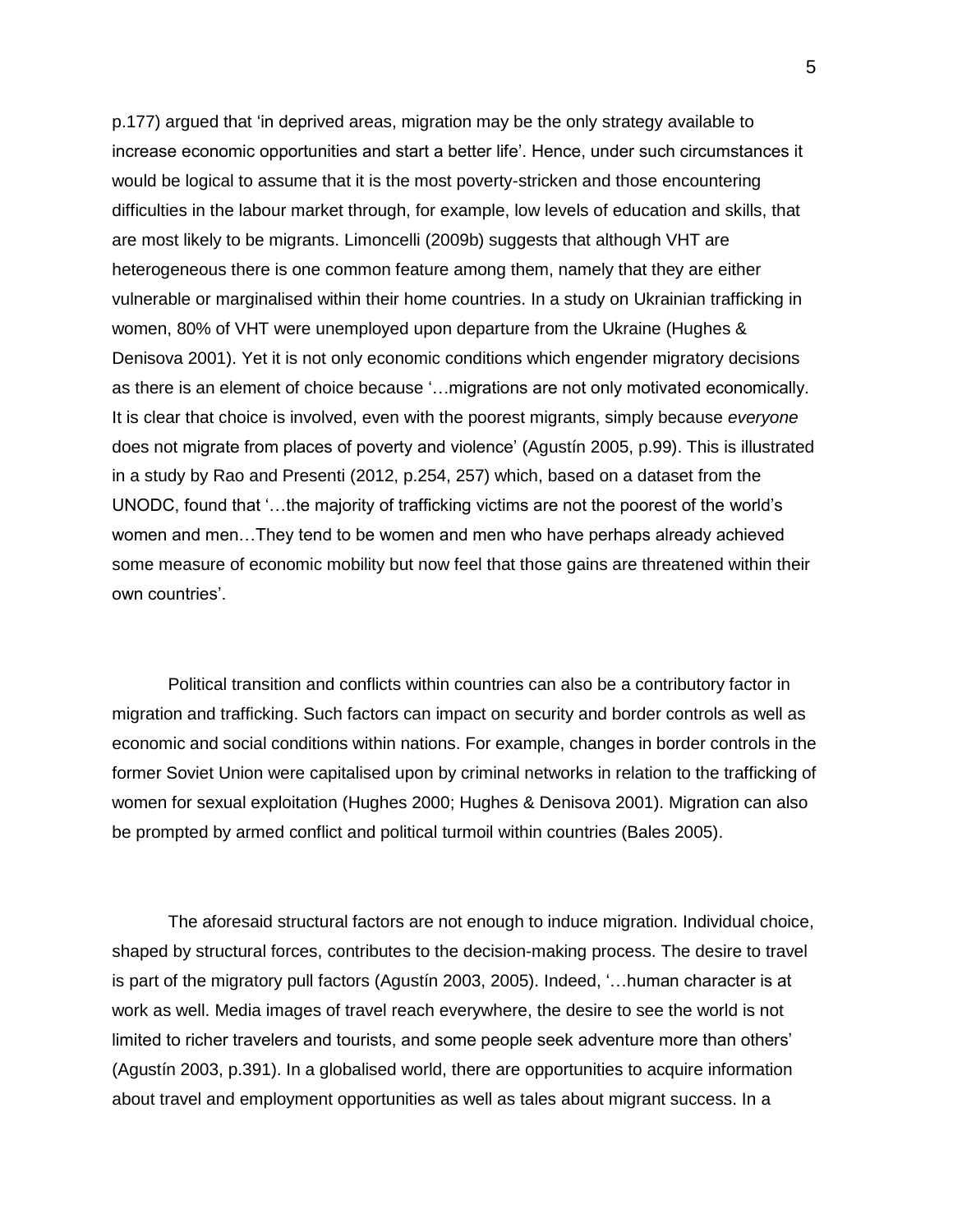Ukrainian context, Vijeyarasa (2012) suggested that information about migrant success can act as a pull factor.

Certainly, the quest to attain better economic opportunities is a key driver in migrating, whether that is to improve the individual economic position or as Pio (2007) notes to send money home. Agustín (2005) suggests that over-arching structural push factors culminate in a demand for female workers in new areas and can contribute to women looking for opportunities elsewhere and, consequently, migration becomes a viable response. In global cities, globalisation has led to greater demand for low-wage workers (Sassen 2002) and within a European setting; migrant women find demand for their services in three key areas: 'caring', domestic work and sexual services (Agustín 2005). In relation to sexual services and migrants, a number of studies have captured the motivations of migrants, the nature of the work, and the relationship to trafficking (Gülçür & Ílkkaracan 2002; Monzini 2005; Vocks & Nijober 2000). However, there can be conflations between migrant sex workers and VHT (Brennan 2010; Busza 2004). Busza's (2004) study of Vietnamese migrant sex workers in Cambodia illustrates this issue. She suggested that the majority of migrants were aware of both the type of work in which they would be engaged in as well as the debt. Nevertheless, some women had been deceived into working in the sex trade, which corresponds to conventional constructions of VHT. Busza (2004) also argued that due to trafficking concerns raids on brothels were undertaken which then adversely affected sex workers, for example, at an economic level. Similarly, Agustín (2007) argued that there are different types of experiences ranging from migrants that had some knowledge about the nature of the work to women that had been deceived into the sex trade and, as such, reflects a continuum of experiences.

Commentators also refer to other contributory factors to migration and trafficking. Limoncelli (2009b) argued that racial and ethnic inequalities influence the supply and demand for trafficking. Anderson and O'Connell Davidson (2003, p.42) suggested that 'as far as trafficking is concerned, it is also important to recognise that racism, xenophobia and prejudice against ethnic minority groups make it much easier for sex workers' clients...(and indeed employers in the sex industry…) to convince themselves that such practices are justified'.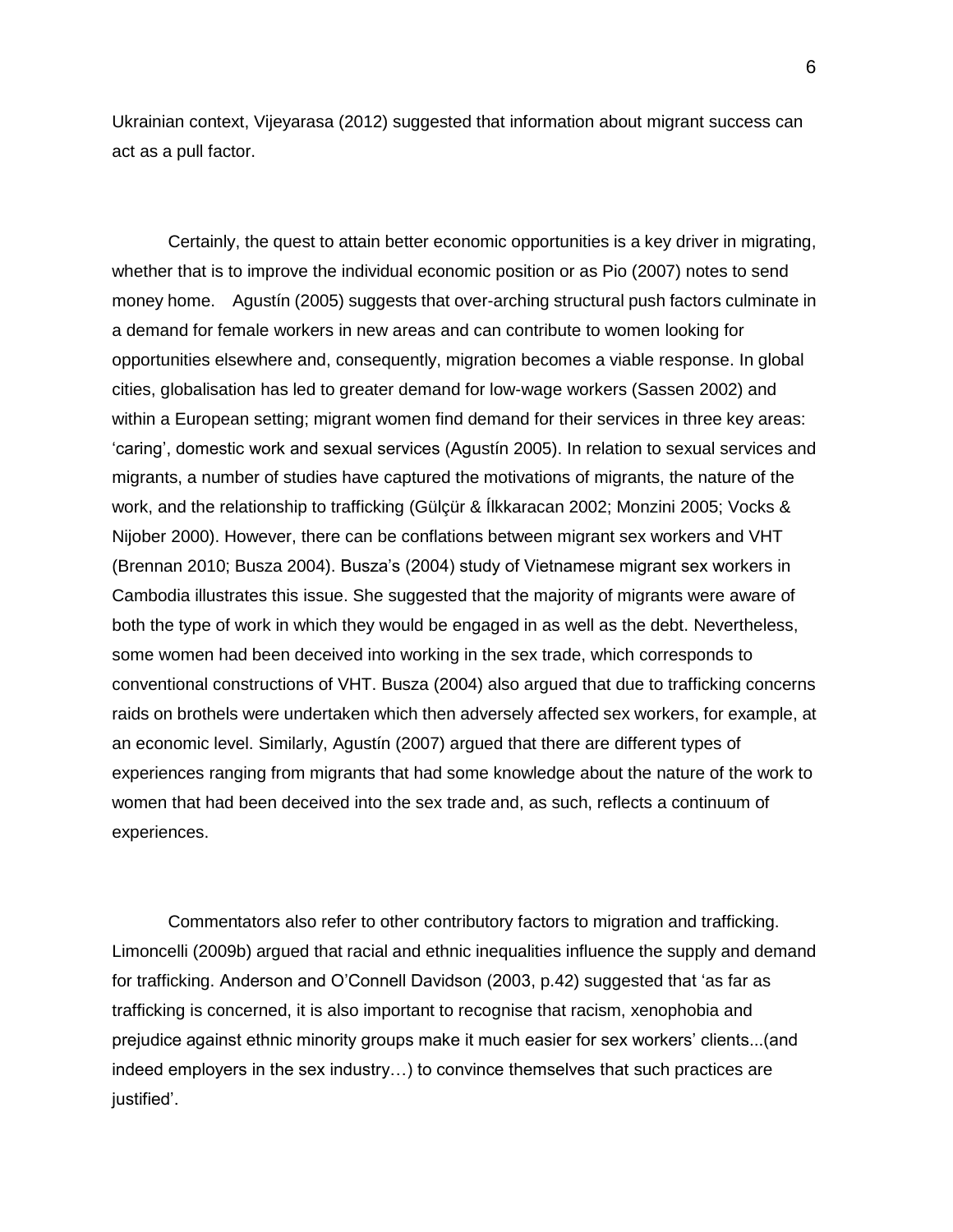At this juncture, it may be suggested that these combined push-pull factors contribute to migratory practices. In many respects, these migratory discourses are gendered (Lepp 2002; Mahdavi & Sargent 2011) because of the ways in which women can be disproportionally affected by structural change, social conditions and unrest. Indeed, Mahdavi and Sargent (2011) highlight that poverty increases and feminised migration and labour have arisen as a result of SAP's and a globalised political economy. Such gendered discourses are compounded in relation to sex work and human trafficking for sexual exploitation. There is a veritable plethora of studies on female sex work (Brewis & Linstead 2000a&b; Sanders 2004a&b, 2005; West & Austrin 2002) and although greater attention has begun to be paid to male sex workers, transvestite and transsexual sex workers (Vanwesenbeeck 2001), there are still disparities. Human trafficking for sexual exploitation is gendered as it is primarily associated with women and girls. Indeed, gendered structural and social relations have contributed to this situation. Bastia (2006, p.27) argued that 'gender relations shape the conditions that give rise to trafficking such as gender-based discrimination in local labour markets, gender-based violence, household division of labour or macro-level policies that are supposed to be gender-neutral but have different effects on women and men'. Thus, discourses about migration, trafficking, prostitution/sex work invariably impinge on narratives about gender and work, particularly in the way that women's search for alternative economic opportunities brings into focus the selling of sexuality, both voluntary and involuntary, and the ways in which labour practices can be distorted.

While migration explains some of the underpinning issues about trafficking, its propagation can be contentious. There are political efforts to separate 'trafficking' from migration and, moreover, for 'smuggling' and 'trafficking' to be examined on a distinct basis; however, as Anderson and O'Connell Davidson (2003 p.7) note '…there is no moral or analytical reason to distinguish between forced labour involving 'illegal immigrants', 'smuggled persons' or 'victims of trafficking''. Jeffreys (2009, p.316) proposed that the sex work stance has evolved into the 'migration for labour' argument and that this 'new approach to trafficking….draws a veil over the human rights issues involved and carefully removes the issue of the destination of the vast majority of trafficking in women, prostitution, from view'. Jeffreys (2006 p.205) argued that trafficking terminology can be subject to change depending on the perspective of the commentator, for instance, 'trafficking' becomes 'migration for labour' and trafficked women are 'migrant sex workers'. There is a multiplicity of lived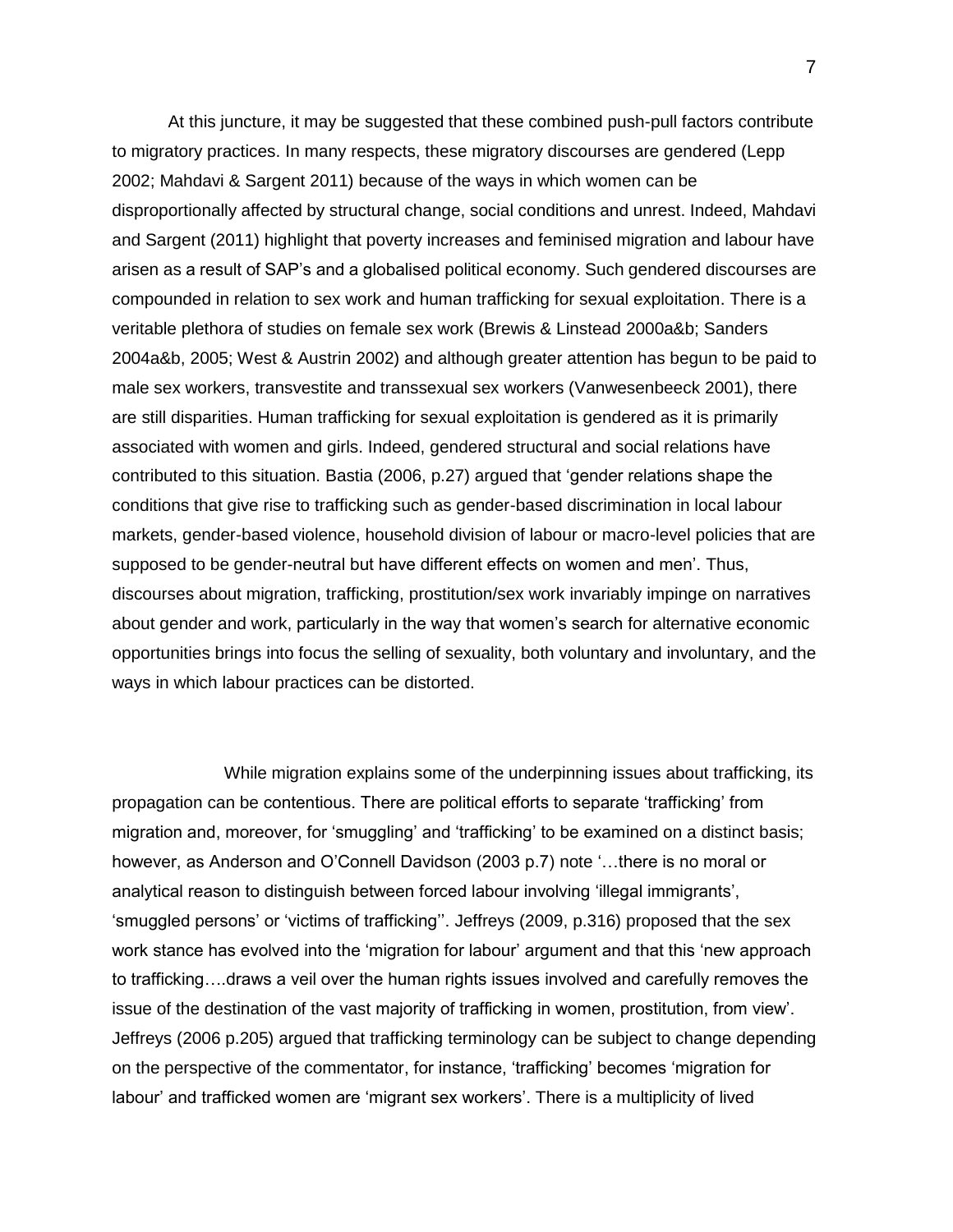experiences within migration and trafficking as there are both VHT and migrant sex workers and, furthermore, migrants may become trafficked along the migratory process. Undoubtedly there are difficulties in the terminology employed in the migration framework. Agustín's (2006, p.36) elaboration of migrant sex workers and their arrival within destination countries illustrates this issue. She suggests that 'some entrepreneurs take tremendous advantage of these situations, withhold personal documents and threaten migrants and their families at home. Others use less obvious tactics, counting on the psychological dependency recently-arrived and disoriented migrants may feel. In a minority of cases, there can be total deceit' (Agustín 2006, p.36). Agustín (2006) uses the terminology of 'entrepreneurs' while others could use the term trafficker and, furthermore, the tactics employed are akin to those documented in studies about VHT and the accompanying levels of control and coercion. Additional issues with the migration thesis relate to the complexity of the trafficking process and the inherent nuances within trafficking terminology. Nevertheless, the migration thesis provides an explanation for the movement of migrants and their vulnerability to trafficking and an insight into migrant sex work. A critical challenge is that while there are distinct boundaries between migrants and VHT there are also blurred boundaries.

Distinctions can be made between migration and trafficking. Jeffreys (2009 p.318) argued that there is a fundamental difference between VHT and migrants as '…women trafficked into prostitution are held in debt bondage, as voluntary migrants are not, usually under coercive control, and subjected to sexual penetration with attendant harms'. However, women can migrate through choice and then become trafficked. Bastia (2006 p.28-29) also noted distinctions by arguing that '…trafficking involves elements of *coercion,* violence or deceit not generally present in most economic migration, making trafficking an involuntary movement while migration continues to be seen as voluntary'. Such is the strength of this distinction that economic migrants can be portrayed as 'guilty' within social policy discourses, especially in the context of legal/illegal migration, and the VHT is innocent. Drawing upon the Trafficking Victims' Protection Act (2000) (US), Chapkis (2003) highlights that a distinction is engendered between 'guilty migrants' and 'innocent victims'. Dichotomies of guilty/innocent, legal/illegal do not fully convey the complexities and ambiguities of the lived experience. Legal transactions occur in trafficking and illegal ones in migration. Andrijasevic (2003) suggested that legal visas could be acquired in trafficking processes and that migration could have illegal aspects, for example, illegal payments, therefore, blurring the boundary between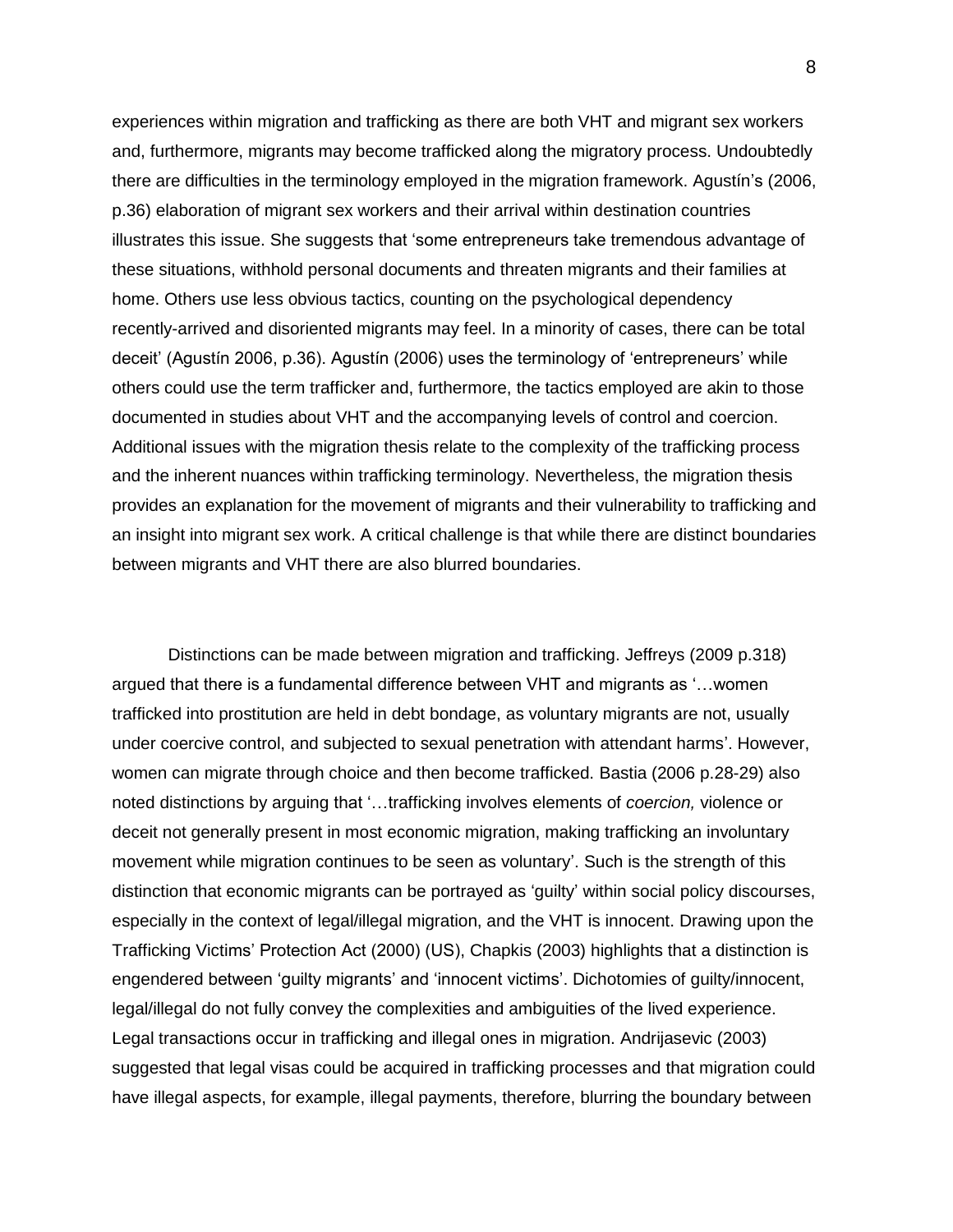legal and illegal migration.

Boundaries between migration and trafficking are blurred on multi-faceted levels. Migrants can voluntarily leave their home country but become trafficked through coercion and deception (Aronowitz, 2001; Mahmoud & Trebesch, 2010) thereby illustrating the blurring between migration, smuggling and trafficking. In the context of the smuggling and trafficking protocols, O'Connell Davidson (2006 p.9) argued that together they '…assume a neat line of demarcation between oppositional categories of migration – voluntary and consensual versus involuntary and non-consensual migration' and the situation is not as clear-cut. Anderson and O'Connell Davidson (2003) highlight a continuum of experience: at one end, an individual is subject to extreme coercion and control and engaged in forced labour and; at the other end, the individual pays excessive rates to recruiters but is not deceived about the work and their individual rights are safeguarded. Indeed, identifying trafficking can be difficult as 'the precise point along this continuum at which tolerable forms of labour migration end and trafficking begins will vary according to our political and moral values' (Anderson & O'Connell Davidson 2003 p.9).

Boundaries are blurred further when migrant agency and the role of the trafficker is brought to the fore as migrants may seek assistance from traffickers to cross borders. Andrijasevic (2003) documented the experiences of migrant women in Italy and that have reached the destination through trafficking and were now engaged in sex work. Arguing that 'contrary to the idea that women are always forced or coerced by traffickers into illegal migration, some respondents tell of how they were only able to realise their plans to leave for Italy with the help of the traffickers' (Andrijasevic 2003, p.258). Similarly, Ghosh (1998) documented how migrants resorted to traffickers to evade migration laws and capitalise on economic opportunities; however, these were situations when migrants turned to traffickers out of necessity and which thereby raises issues about choice. These difficulties are compounded in the midst of conceptual conflations between migration and trafficking (Kapur 2005; Sanghera 2005). Sanghera (2005) noted that connecting migration with trafficking has contributed to problematic solutions, such as, preventing migration to halt trafficking. Indeed, this issue can be illustrated by Andrijasevic's (2007, p.42) analysis of several IOM counter-trafficking campaigns which '…discourage women's (labour) migration and aim at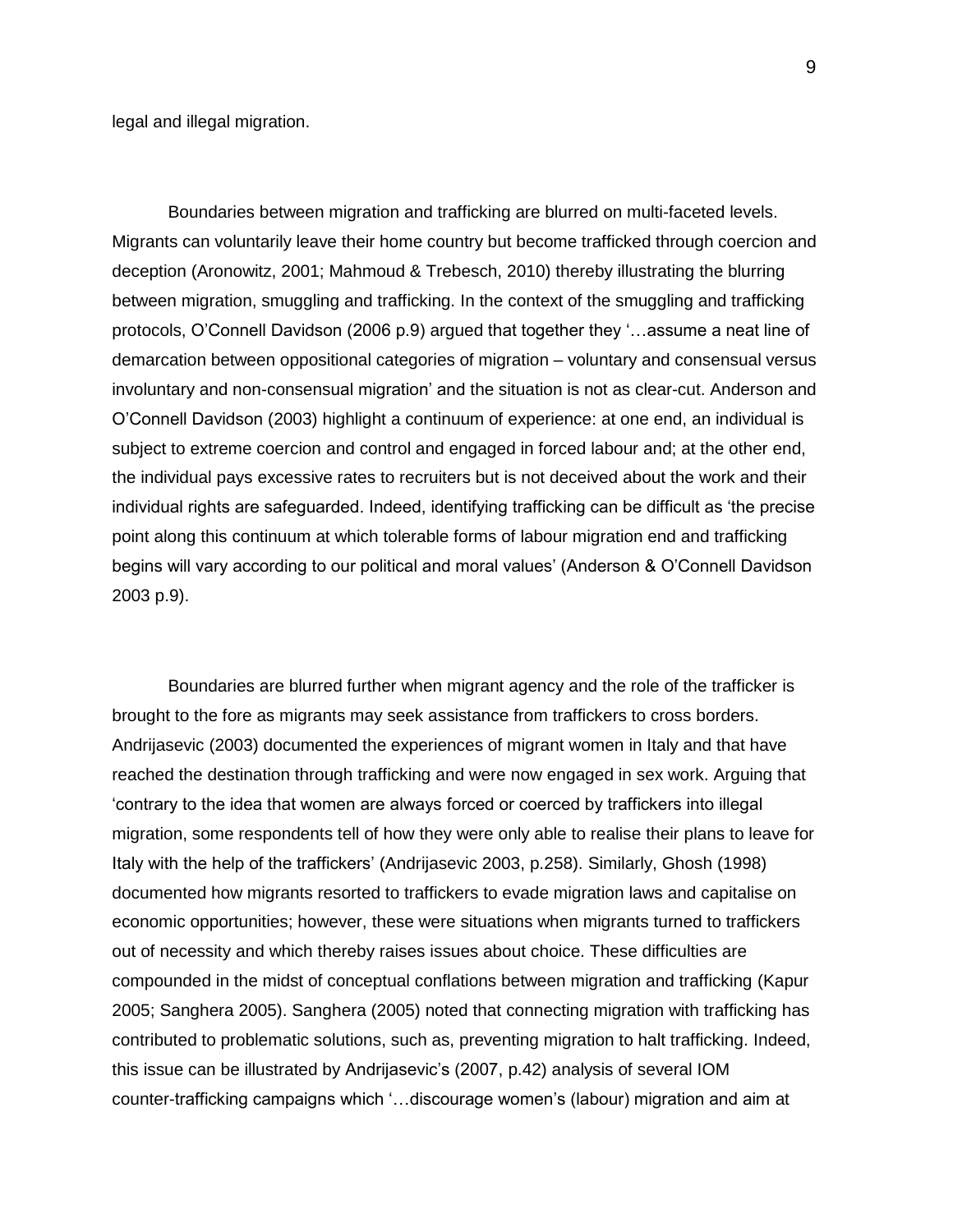controlling women's mobility and sexuality by depicting (movement) abroad in terms of a threat and by extension, encouraging the perception of home as safe'. Theoretical insights are blurred by conceptual conflations between migrant sex workers and VHT (Agustín 2003; Busza 2004) and sex trafficking and all types of trafficking, and sex work and sex trafficking (Brennan 2010; Kapur 2005; Mahdavi & Sargent 2011). Such conceptual conflations extend to policy and campaigning discourses. For example, O'Connell Davidson (2006) referred to an abolitionist organisation connecting all migrant sex workers and sex workers to VHT because consent cannot be given to sell sexual services. Such situations may occur because there are a variety of perspectives on sex work ranging from abolitionist, decriminalisation and legalisation. Consequently, these divergent perspectives have implications for analyses of trafficking and migration, as illustrated by Weitzer (2007, p.452) who argued that '...anti-prostitution activists have consistently tried to erase the distinction between coercive trafficking and voluntary migration, and insist that victimisation is the hallmark of all trafficking and prostitution'.

#### **Research Methods**

This paper is part of a wider study exploring the perceptions of sex trafficking in relation to the 2010 Vancouver Olympic Games amid concerns that the event could contribute to human trafficking for sexual exploitation (Bowen & Shannon Frontline Consulting 2009; Future Group, 2007). This aspect of the project concentrates specifically on documenting the landscape of human trafficking, paying particular attention to sexual exploitation. A qualitative approach was employed comprising twenty-three semi-structured in-depth interviews with key stakeholders. Qualitative approaches have often been adopted in studies pertaining to human trafficking for sexual exploitation (Brennan 2010) and sex work (Brewis & Linstead 2000a; Gülçür & Ílkkaracan 2002; Sanders 2004a&b, 2005). A qualitative methodology provides an opportunity to acquire an insight into the character of the contextual situation (Bryman 2012).

Interviews were adopted as the research method because they '…are often said to 'reach the parts which other methods cannot reach'' (Wellington & Szczerbinski 2007, p.81) Purposive and snowball sampling strategies were employed (Bryman 2012). The basis of the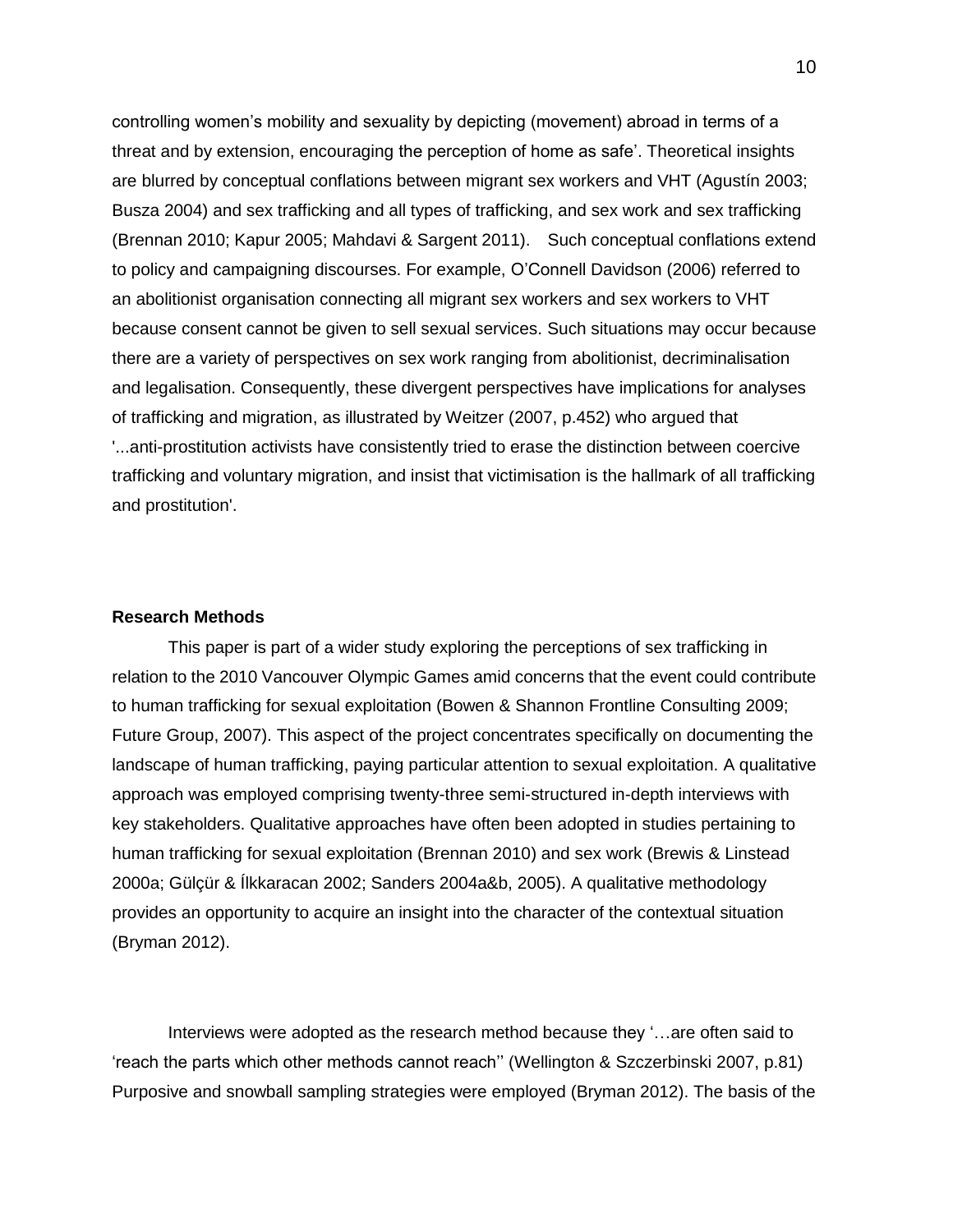sampling selection criteria was two-fold: first, stakeholders were chosen according to their expertise about the sex trade, human trafficking, social policy and the development of the Vancouver 2010 Games and associated security measures; second, in order to limit the possibility of a biased or unrepresentative sample (Tyldum & Brunovkis 2005) the chosen stakeholders held a range of perspectives (Gobo 2004), for example, pertaining to sex work and human trafficking for sexual exploitation. In summary, stakeholders included those with human trafficking expertise, law enforcement and city officials, and a range of NGOs, for instance, sex worker groups, VHT support and frontline support organisations, social services agencies, national and international organisations focusing on sexual violence and human trafficking, and women's groups, as well as activists and academics.

In 2010, data collection was undertaken and interviews were between one to three hours in length. All interviews were recorded and transcribed and notes were taken for supplementary purposes. For coding and organisational purposes, NVivo was utilised. A thematic analysis approach was used to analyse and identify themes within the dataset (Braun & Clarke, 2006). It is acknowledged that there are certain limitations. First, this paper documents the landscape from the perspective of stakeholders with expertise in the area, and there is a gap in detailing the lived experience of the VHT; second, given the nature of human trafficking, it cannot be suggested that this provides a comprehensive overview of the subject, as it is a 'hidden' activity.

#### **Types of Human Trafficking and the 'Recruitment' of VHT**

The different types of human trafficking were identified: 'We know that human trafficking comes in three forms generally: industrial labour, domestic servitude and sexual exploitation, both domestic and international' (R18). This reflects trafficking forms articulated by the UNODC (2004). Although VHT were both male and female, in some types of trafficking there was a higher proportion of women:

'We have all sorts of victims from men to women. I haven't seen many cases of minors…Most are adults or young adults. It depends if we're talking about enforced slavery or trafficking. I also see as many women as men, but in domestic servitude I'll see more of women and in sexual exploitation obviously more women as well' (R19). In general, human trafficking is gendered as the UNODC (2009) noted that the available data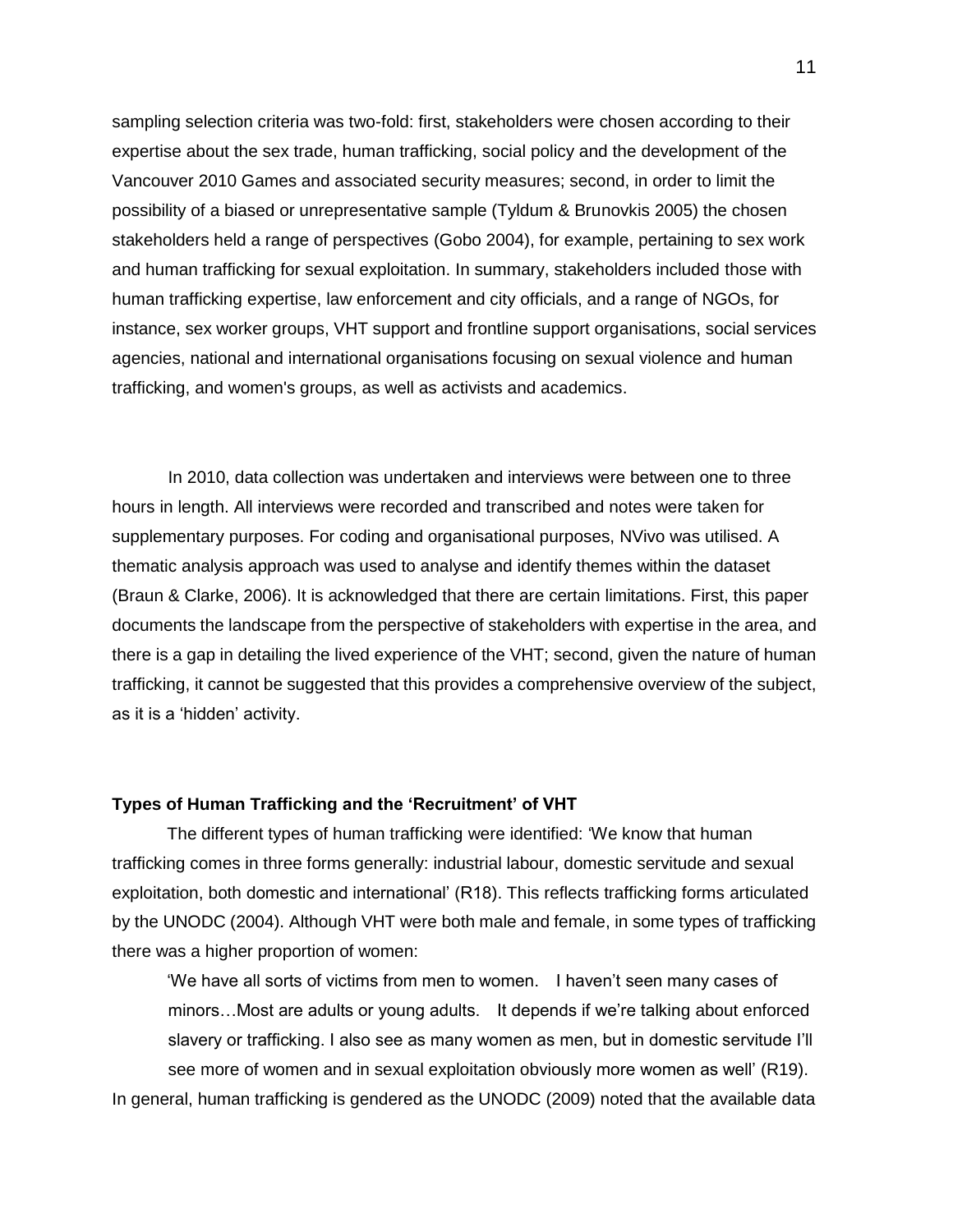suggests that women and children are the most identified VHT (see US Department of State 2010). Also, as noted by the UNODC (2009) sexual exploitation is the most prevalent form of human trafficking.

Multi-faceted recruitment methods have been identified in the literature ranging from newspaper advertisements for employment; recruitment and employment agencies; personal contacts and relationships, acquaintances and friends; travel, model, marriage and match-making agencies; group recruitment of women; and VHT may return to their home country for recruiting purposes (Hughes 2000; Oxman-Martinez, Lacroix, & Hanley 2005; Richard 1999). Similarly, a range of recruiting devices were employed which illustrated varying forms of deception about the work and recruiters. Individuals could be deceived about the nature of the work they would be undertaking: 'They can be brought in anywhere with a work permit as visitors. They're told to say they're visiting, but in fact they think they're coming to do some facials for a few months…Then they end up having to do the sex trade instead of only facials' (R19). There could be complete deception: 'Poor women from developing countries. They come here either [through] outright trickery or they think they're going to do a certain job and it turns out to be something else' (R3). Deception is certainly part of recruitment but it is not the sole factor as there are multiple factors at play not only in Vancouver but within the broader locale of Canada:

'Basically with Canadian victims what we have found is that some of the primary methods that have been used are to identify at risk and vulnerable individuals through things like foster care homes and group homes.... Another method being used is to lure them over social networking websites…With respect to foreign cases, we've seen some cases where we have had in Canada people who are existing victims of human trafficking, so they're long term victims in well known source countries…We've had very rarely, but we have documented, some cases of outright abduction…. And we've seen some cases involving deception where there was a job or in one case a visit to a friend, so there has been deception used. And we've also seen quite a few cases of people who are brought to Canada knowing that they will either, at the low end be involved in a massage parlour…basically they would not have thought they would engaged in sexual intercourse…'(R12).

Traffickers could, in some cases, pose as boyfriends to potential victims: 'What we've also seen though is a totally different method of control being used by some domestic victims,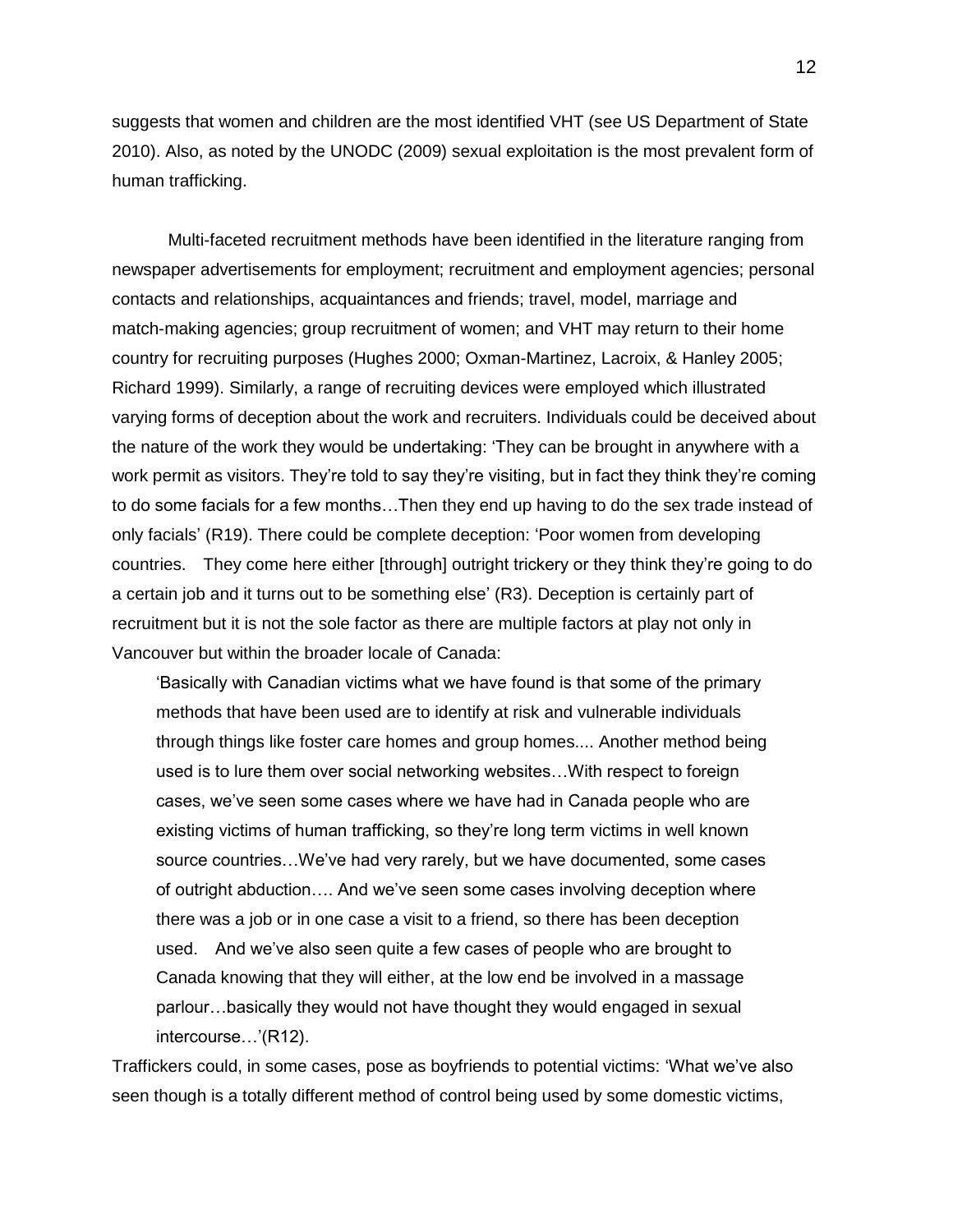which is the deceptive tactic of manipulating particularly under-age girls into believing the trafficker is in fact her boyfriend' (R12).

These 'recruitment' practices range from a minority of abduction cases, to those deceived about the work and those who had some knowledge of the work but were nevertheless deceived about what was expected of them. It also encompasses the targeting and manipulation of vulnerable individuals. Deception in the trafficking process has been identified by various commentators (Hughes 2000; Jahic & Finckenauer 2005; Limoncelli 2009b) and it is evident that deception underpins many of the recruitment practices within the contextual situation. Andrijasevic's (2003, p.261) study on migrant women who had been trafficked into Italy revealed a range of experiences in that 'within the larger group of respondents, disparities of the modes of entry into trafficking surfaced between those women who were deceived about the type of labour that they were expected to perform and those who were informed that they were expected to work as prostitutes'. Hughes and Denisova's (2001) study on the trafficking of women from the Ukraine identified that the majority of women had been subject to deception. Hence, these multi-faceted recruitment practices, as identified by the Vancouver stakeholders, highlight the significance of deception which echoes trafficking accounts from other commentators.

Generally, existing work suggest that human trafficking and sexual labour is gendered. Women and girls are argued to constitute the largest component of forced labour (ILO 2012). Further, much of the work about sexual labour concentrates on females (Brewis & Linstead 2000a&b; Farley, Lynne & Cotton 2005; Gülçür & Ílkkaracan 2002; Sanders 2004a&b, 2005) as male and trans sex workers lack visibility within policy discourses (Hubbard & Whowell 2008). 'Recruitment' devices in trafficking are quite different from the conventional practices in the world of work; although legalised forms of work can also contain elements of deception about the actual nature of the work. In the context of trafficking, 'recruitment' practices illustrate the varying types of deception that occur regarding the precise nature of the work.

#### **Relationships and Conflations between Sex Work and Human Trafficking**

As noted earlier, there are a range of migratory push-pull factors and the destination requires attention. It has been suggested that destinations which have established sex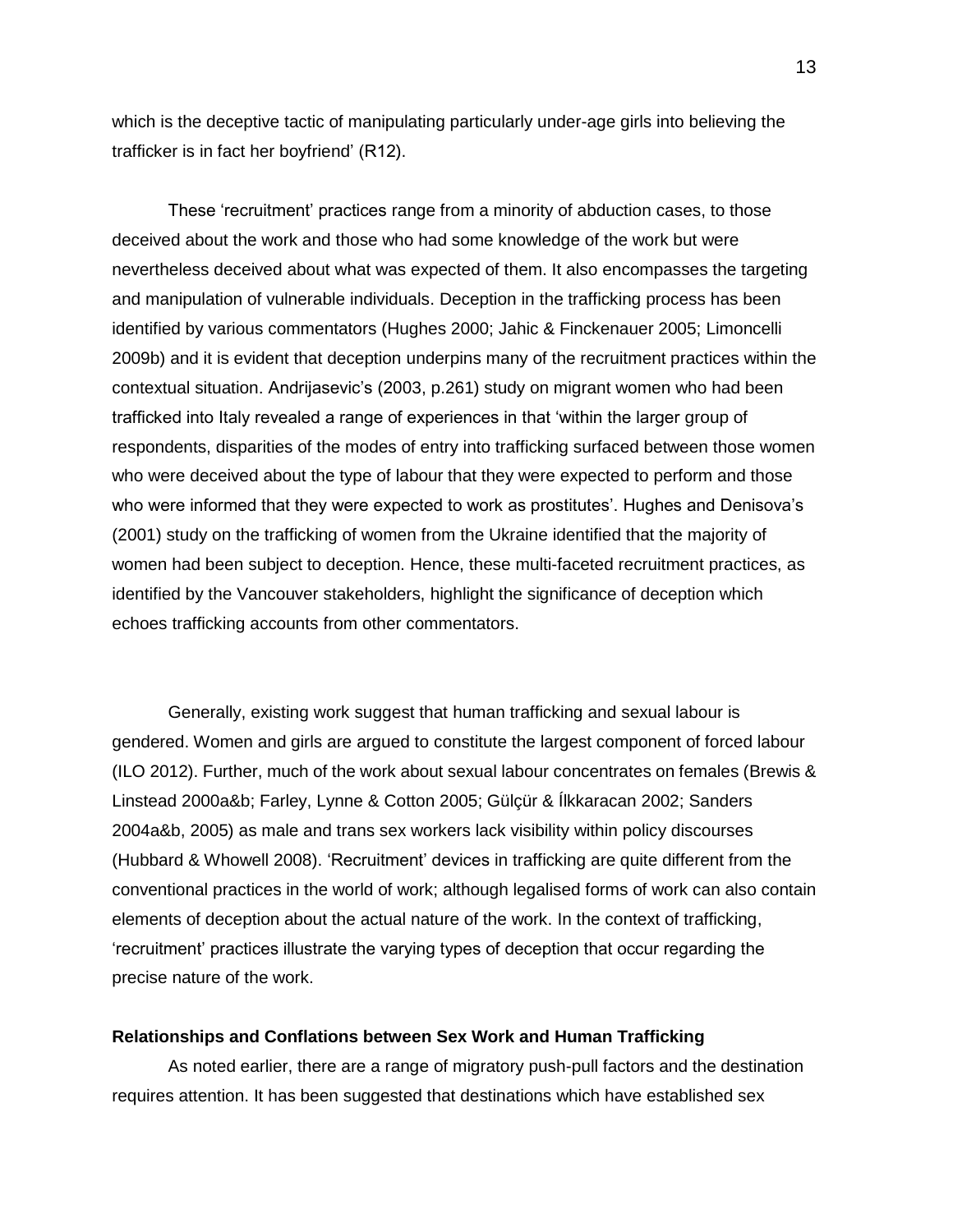industries or where sex work is accepted or legalised can become sites of trafficking for sexual exploitation (Hughes 2000; Hughes & Denisova 2001). Farley (2009, p.313) argues, 'evidence supports the theory that legal prostitution is associated with increased trafficking. Traffickers and pimps can easily operate with impunity when prostitution is legal'. However, the purported relationship between sex work, the regulatory framework, and sex trafficking is a contentious one. Weitzer (2007 p.455) suggests that 'there is no evidence that 'most' of even the majority of prostitutes have been trafficked. Moreover, prostitution and trafficking differ substantively; the former is a type of work, and the latter is a means of accessing a new market'. At the time of research, within the contextual situation,"…communicating for the purpose of prostitution, procuring and keeping a bawdy house (brothel) are federal offences" (Bowen & Shannon Frontline Consulting, 2009 p.i). Within the city, it has been suggested that there is a recognisable sex work industry (Future Group 2007). Tensions about the purported relationship were reflected in the contextual situation.

In general, there was not a consensus about the link between sex work and human trafficking for sexual exploitation as there were nuances to the relationship and, moreover, it was suggested that, in some quarters, there was a degree of conflation between sex workers and VHT. Some stakeholders argued that the relationship was quite clear: 'when there's an increase in prostitution, that's why you're trafficking' (R6). As such, this echoes arguments propagated by Hughes (2000) and Hughes and Denisova (2001). It was suggested that within the local sex trade there was some evidence of VHT: 'not all of the sex trade workers are trafficked, but some definitely are. As long as someone is controlled by their pimp and… is transferred from one bar to the other or one location to the other and have no control over their money, their income, they are trafficked ' (R19). From a different perspective, stakeholders suggested that there were nuances to the relationship between sex work and human trafficking on the basis of what constituted sex work and the nature of the sex industry. With regard to the constitution of sex work, it was suggested that: 'there's a link between survival sex and trafficking, absolutely, because that's how they get the bodies in, right. But that's not what we would call sex work' (R8). In this regard, it was not considered to constitute sexual labour as there was a lack of choice. Blanket generalisations about the relationship between sex work and human trafficking were suggested to provide a partial picture of the realities of the situation: 'There's going to be a link to the sex industry and of course there's going to be a link to [human trafficking]. There's always going to be individuals and processes and groups in society that are going to exploit, that are going to coerce and manipulate,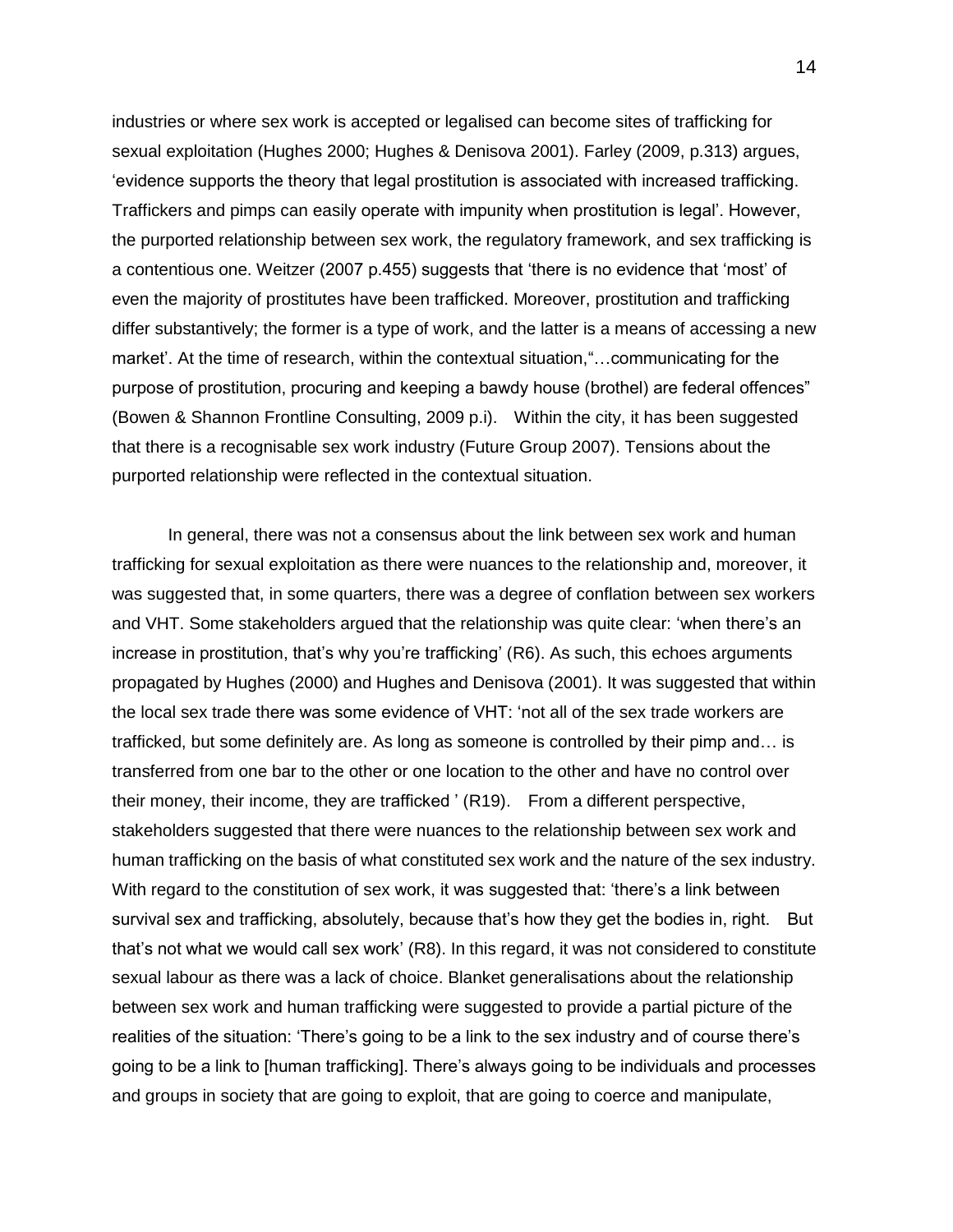absolutely, and the sex industry is a part of that. But it's not the whole picture, it's a piece of the puzzle, sure, but it's not the whole picture' (R15). Certainly, a more holistic perspective of the picture would encompass the stratification of the sex worker (Bernstein 1999), as there are different types of sex workers (Vanwesenbeeck, 2001) as well as VHT.

For some stakeholders, it was suggested that there was a degree of conflation in what was occurring: 'this conflation between trafficking and sex work, I think also what happens is the conflation between trafficking and non Canadian, trafficking and immigrants' (R13). Discourses about immigration and border controls in relation to trafficking can be utilised for political reasons (Schaeffer-Grabiel 2010). Commentators have noted the occurrence of conflations between sex workers and VHT in discourses (Brennan, 2010; Busza 2004). For some commentators, there are fundamental issues with the concept of sexual labour. The level of harm and inequality associated with sexual labour are problematic within a labour paradigm, as illustrated by Farley (2009). She argues that 'this view that prostitution is labor skirts recognition of the fact that the institution of prostitution promotes and cements sex and race inequality. Trafficking expands and markets women's sexual exploitation and their subordination to men' (Farley 2009, p.311). For some organisations, support was gained by engaging with contemporary discourses about trafficking: 'we made a strategic decision to take the fact that the public was sympathetic to the imaginary trafficked victim and used that in support of our well known prostitution victim, and so we whenever possible got ourselves inserted into the anti trafficking dialogues and the hype that was going on' (R4). While such a strategy is a vehicle to attain support, it has certain limitations in that such conflations hamper a comprehensive and holistic understanding of the nature of trafficking.

#### **Domestic and International VHT**

The RCMP (2010 p.8) define domestic trafficking as: 'the phenomenon in which all stages of trafficking occur within Canada regardless of the victim's legal status. Vulnerable, economically challenged and socially dislocated sectors of the Canadian population represent a potential pool of domestic trafficking victims'. The phenomenon of domestic trafficking was identified as an issue, particularly give the geographical scale of the country: 'We've considered now there's a lot of internal trafficking in Canada. Moving people from one part of the country to the other because the country is so big' (R1). Domestic trafficking occurs within various cities and provinces, such as, British Columbia and Vancouver: 'This issue of domestic trafficking in the province of British Columbia has also been one that's been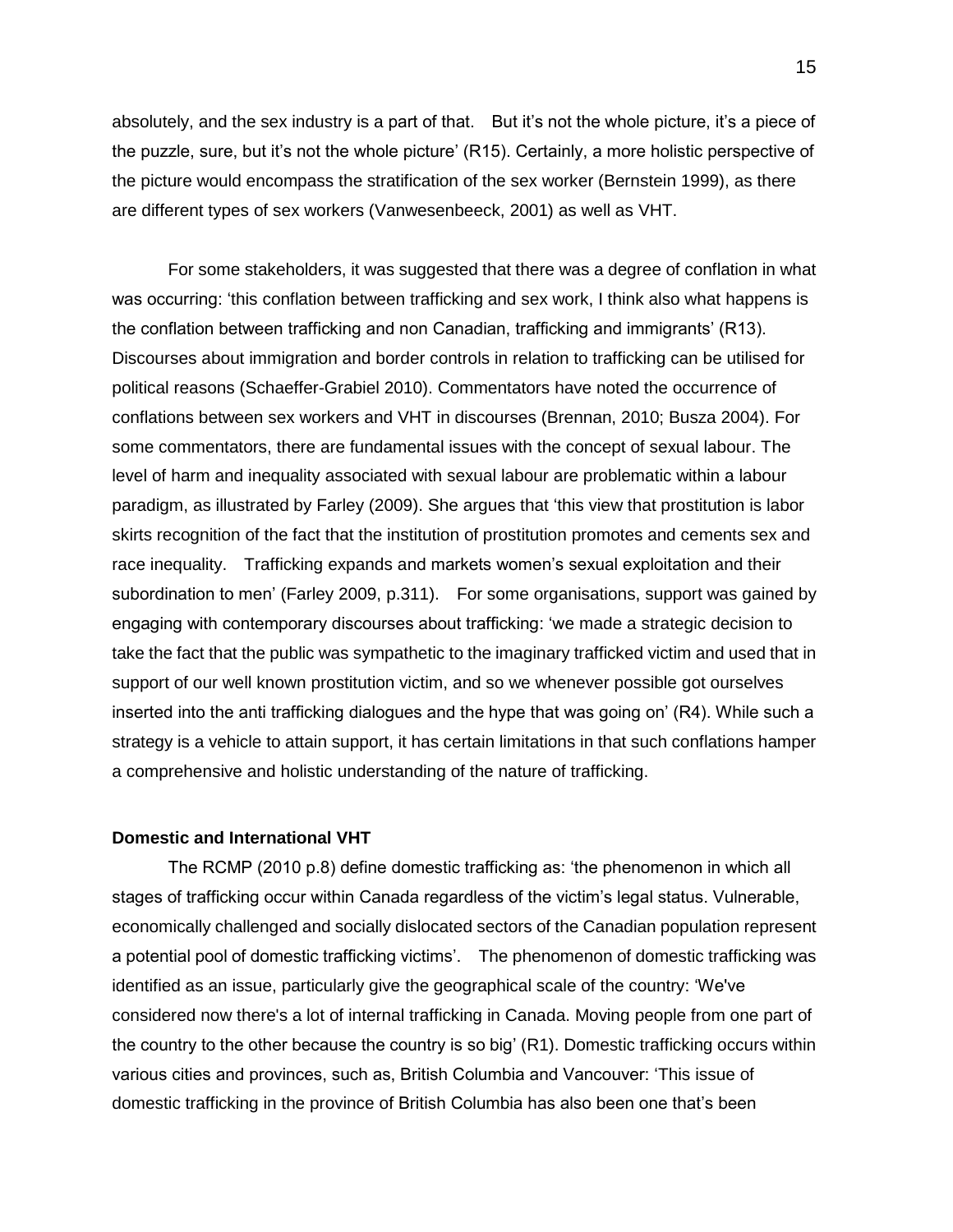documented, and we have additional cases that we found in neighbouring cities…. and so this is definitely a city [Vancouver] which is involved in a domestic trafficking set of operations' (R12). RCMP (2010) noted that underage girls constituted a proportion of domestic trafficking cases, as illustrated earlier in the context of traffickers posing as 'boyfriends' to victims.

These are not the only forms of domestic trafficking as it also comprises the trafficking of First Nation women and girls which has been linked to multi-faceted economic and social conditions: 'Where a lot of aboriginal people who are trafficked start from are their reserves their particular geographic areas, which are quite isolated and they're up north. They're in the interior, they're in the Prairies and they don't have particularly good economic opportunities' (R11). Historical and current factors have led to the contemporary marginalisation of First Nations people. Sethi (2007) argued that root causes can impact the safety and welfare of First Nations girls which can then make them vulnerable to sex trafficking. This includes: first, the historical situation pertaining to the legacy of colonisation and residential schools; second, social policy issues relating to limitations in service provision as well as discriminatory policies and legislation; finally, a complex range of socio-economic factors (Sethi 2007).

Domestic trafficking alters the foundations of trafficking constructs built upon cross-border issues of illegal and legal migration, as much work concentrates on international trafficking and migratory flows (Hughes 2000; Monzini 2005; Vocks & Nijober 2000). Contemporary academic discourses reveal a research gap pertaining to analyses of domestic trafficking. Further, Sikka (2009) argued that the trafficking of First Nations women and girls does not generally 'fit' with media constructions of who the victim is. Sikka (2009, p.6) suggested that 'this quintessential victim of trafficking is seen as someone entirely under the control of their captor, of 'organised crime', and completely devoid of choice or agency.… The 'victim' must be foreign, meek, subdued, usually bruised and beaten, constantly looking over her shoulder, and thrilled to be saved from her captor'.

Stakeholders noted that international VHT were broadly from Asia, Africa, Eastern Europe and Central and South American countries. These geographical regions generally reflect those identified by the RCMP's (2010) analysis of trafficking in Canada whereby international VHT were from Eastern Europe, Asia and Africa. In many respects, this corresponds to trafficking patterns. Limoncelli (2009b) argued that trafficking flows are generally considered to consist of the movement of people from developing countries,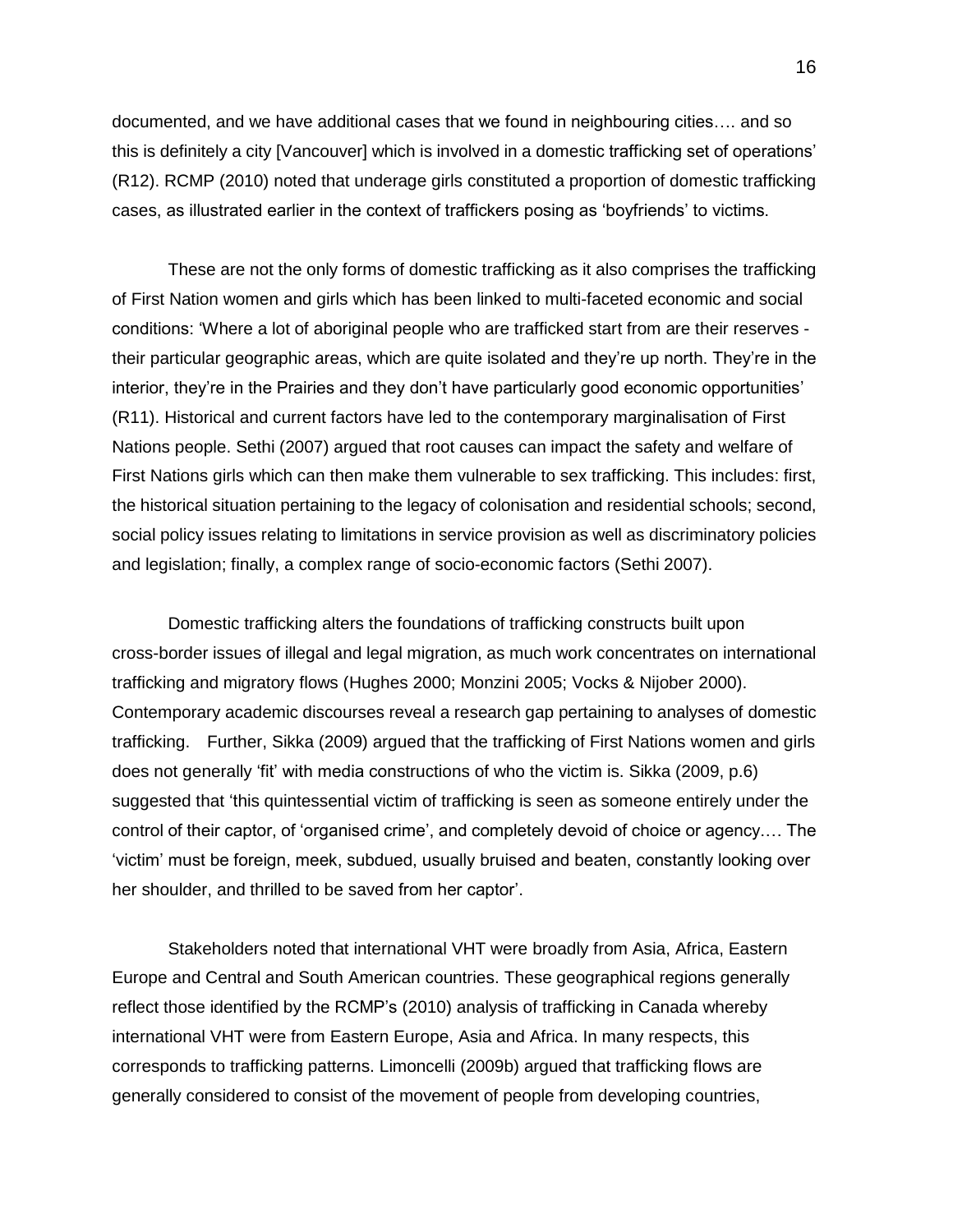particularly from poorer areas of these countries, to destinations that are more economically developed and which comprise international and regional trafficking. Nevertheless, although attention has been accorded to trafficking flows and destination countries (Hughes & Denisova 2001; Limoncelli 2009b), as noted by Tyldum, Tveit and Brunovskis (2005, p.58) 'there are still few systematic attempts to analyse and present the flows and numbers of victims from countries of origin and destination'. They note (ibid), it is the annual Trafficking in Persons reports (see US Department of State, 2012, 2010) which documents these flows on an annual basis. It was noted that there were differences in the geographical origins of VHT and the destination cities for VHT, thereby reflecting issues of geographic proximity. For example, the 'eastern European victims, they are more in Montreal…Ukraine - they would be transferred or trafficked to Ontario and Toronto'(R19).

Although Vancouver stakeholders recognised both domestic and international trafficking, the identification of VHT was impeded by issues of self-identification. A key challenge was that individuals may not self-identify as VHT: 'Because women who are trafficked don't necessarily declare – I'm a trafficked woman because it's stigmatised and so of course it's been covert' (R20). In some respects, this was due to the contextual situation and a lack of awareness about their human rights:

'The majority of the times they don't know that they are being trafficked. Often, especially in the international victims, they're from countries where their conditions are they think it's quite normal to be slaves in their country. They come here and they don't realise their rights in our country. So they often just don't know they are victims….Well I would say for the international cases, they know that something is wrong, but they don't perceive themselves as – hey, I'm a human trafficking victim here' (R19).

Certainly, the clandestine conditions under which trafficking operates (Hughes 2000; Jahic & Finckenauer 2005) makes it difficult to identify VHT. VHT can be stigmatised (Zimmerman, Hossain & Watts 2011) and this may be compounded for victims trafficked for sexual exploitation, as there are continuing issues about the stigmatisation of sexual labour (Vanwesenbeeck 2001). In a broader sense, this highlights the differences between work and trafficking in that the latter is a covert activity and individuals may not recognise or acknowledge themselves to be VHT which is in contrast to conventional constructions about work.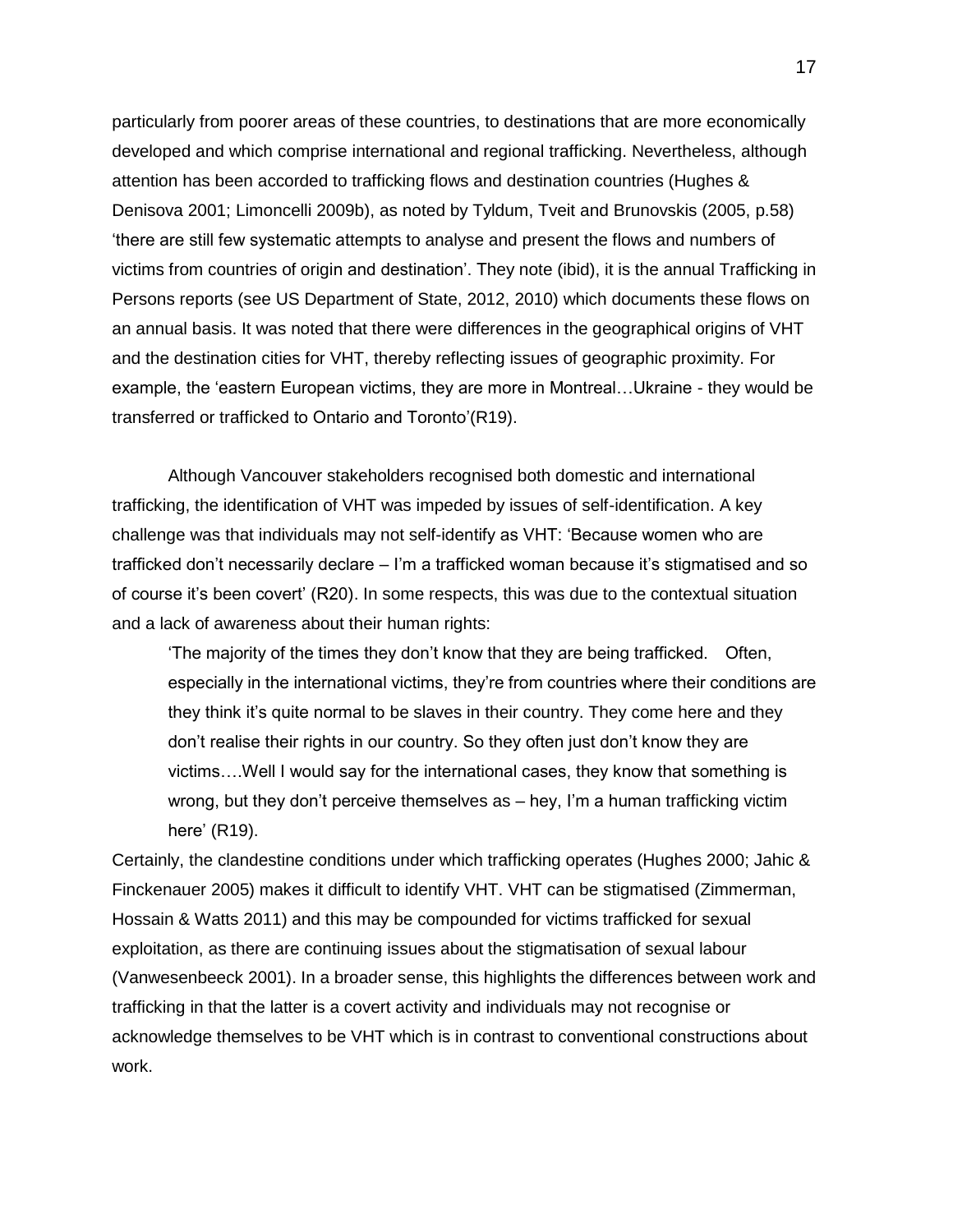Yet this is not the only identification issue as there are other multi-faceted factors at play. Given that trafficking is a criminal activity, then this impedes identification. Monzini (2005) suggests that traffickers can operate a carousel system which can make it difficult to identify VHT as they are moved regularly. Hooper (2004) argues that there are several reasons which explain the under-identification of VHT in the US which comprise dimensions of human trafficking, for example, the nature of human trafficking, the control of VHT, the identification of VHT, and policy related issues. Brennan (2010) argued that it has been problematic to identify trafficked people in the US because there has been an emphasis upon those in sexual exploitation at the expense of other forms of trafficking and, simultaneously, undocumented workers do not report labour abuses due to concerns about deportation. Further, with regard to domestic trafficking the UNODC (2009) suggested that there was a possibility of under-detection as a result of definitional issues and greater visibility of international VHT.

#### **Conclusion**

The key findings of this paper are as follows: first, a range of 'recruiting' devices were employed suggesting different types of deception about the work and the recruiters; second, the relationship between sex work and human trafficking for sexual exploitation was contested; finally, both domestic and international trafficking existed, and the identification of VHT could be problematic. Thus, this paper makes a contribution to understanding the nature of trafficking within the contextual situation. Since the re-emergence of human trafficking on the global stage, there has been a veritable explosion in the literature seeking to trace the causes, dynamics of the trade, consequences and policy implications of the issue. Such work has charted, for example, the causes and drivers of demand (Anderson & O'Connell Davidson 2003; Bales 2005), the nature of the activity and its relationship to organised crime (Aronowitz 2001; Bruckert & Parent 2004; Monzini 2005), modes of recruiting and controlling VHT (Hughes 2000), the characteristics of VHT (Oxman-Martinez, Lacroix & Hanley, 2005) and methods and policies to address trafficking (Mamelli 2002; Raymond 2002; Monzini 2005; Oxman-Martinez, Hanley & Gomez 2005). Further attention is required regarding the VHT (Jahic & Finckenauer 2005), particularly within specific geographic locations. The nature of human trafficking is heterogeneous across geographic regions and generalisations about trafficking from one area to another may not necessarily apply. Hence, this paper has sought to identify key features of trafficking within the contextual situation, although this is not without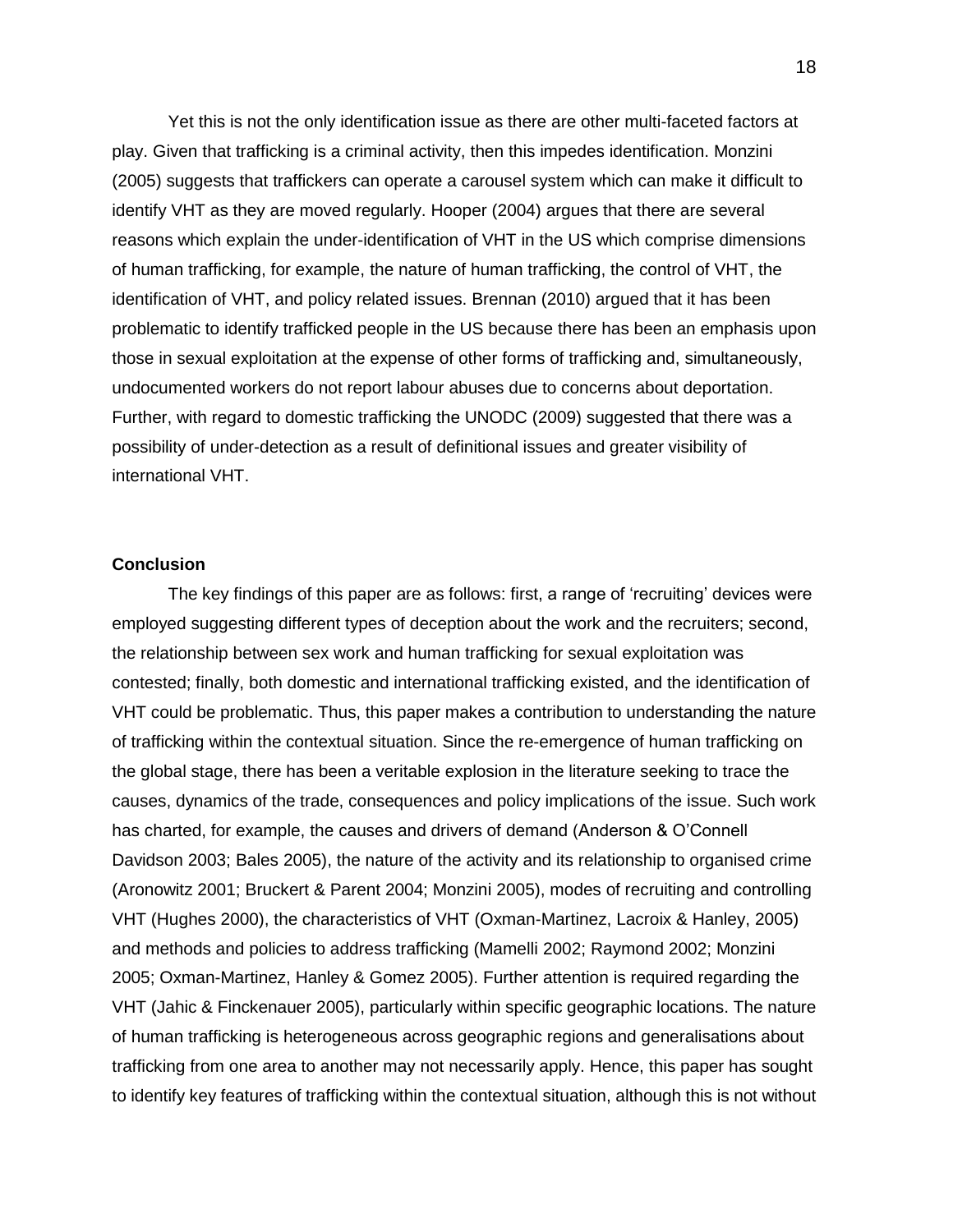limitations, as noted earlier.

This paper brings to the fore multi-faceted implications. First, it is evident that features of migration and trafficking are gendered. Inter-related structural factors, primarily within the social, political and economic domain, have contributed to migratory practices; and aspects of these structural factors have had adverse and disproportionate effects on women. These structural factors have coalesced to create an environment in which migration has become a viable option for individuals, particularly women, to potentially attain material and physical security. Further, it is also a milieu which has contributed to the development of human trafficking. This has occurred not only because of migrants' vulnerability to traffickers during the migratory process, but also because trafficking and migration are linked, as noted by Bastia (2006) and Chuang (2006). Thus, dimensions of both migration and human trafficking are gendered. The latter of which is especially evident in the context of sexual exploitation. Second, there are conceptual conflations, for example, between sex work and VHT, and migrant workers and VHT. As a consequence, dimensions of work, particularly sexual labour and migrant work, are subject to critique and, in some quarters, condemnation given the attendant political and social issues. The difficulty with such conflations is that they hinder an understanding of migrant work and sexual work and, most specifically, its nature and characteristics. Third, the breadth of recruiting devices in the human trafficking arena illustrates the ways in which deception about work takes a number of forms and that conventional recruitment practices are corrupted in such a context.

#### **References**

Agustín, L. M. (2003) A migrant world of services. *Social Politics*, 10, 3, 377-396. Agustín, L. M. (2005) New research directions: the cultural study of commercial sex.

*Sexualities,* 8, 5, 618-631.

Agustín, L. M. (2006) The disappearing of a migration category: migrants who sell sex. *Journal of Ethnic and Migration Studies*, 32, 1, 29-47.

Agustín, L. M. (2007) *Sex at the Margins: Migration, Labour Markets and the Rescue Industry.* London: Zed Books.

Anderson, B. and O'Connell Davidson, J. (2003) *Is Trafficking in Human Beings Demand Driven? A Multi-Country Pilot Study*. Geneva: International Organisation for Migration. Andrijasevic, R. (2003) The difference borders make: (il)legality, migration and trafficking in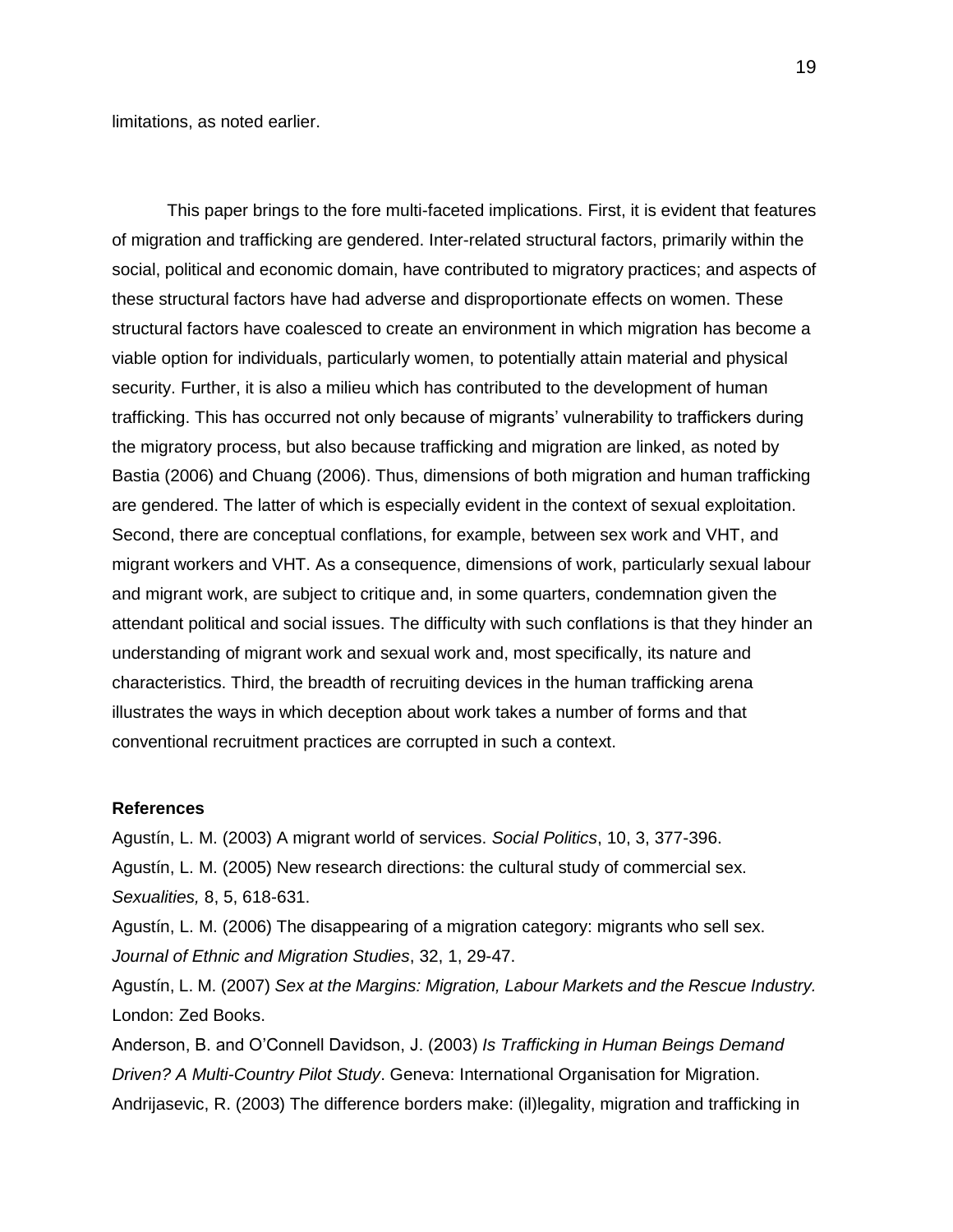Italy among Eastern European women in prostitution. In: Ahmed, S. Castaneda, C. Fortier, A-M and Sheller, M. (eds.) *Uprootings/Regroundings: Questions of Home and Migration.*  (pp.251-272*)* Oxford: Berg.

Andrijasevic, R. (2007) Beautiful dead bodies: gender, migration and representation in anti-trafficking campaigns. *Feminist Review,* 86, 24-44.

Aronowitz, A. A. (2001) Smuggling and trafficking in human beings: the phenomenon, the markets that drive it and the organisations that promote it. *European Journal on Criminal Policy and Research*, 9, 2, 163-195.

Bales, K. (2005) *Understanding Global Slavery: A Reader.* Ewing: University of California Press.

Bastia, T. (2006) Stolen lives or lack of rights? Gender, migration and trafficking. *Labour, Capital and Society,* 39, 2, 20-47.

Bernstein, E. (1999) What's wrong with prostitution? What's right with sex work? Comparing markets in female sexual labour. *Hastings Women's Law Journal,* 10, 1, 91-117.

Braun, V. and Clarke, V. (2006) Using thematic analysis in psychology. *Qualitative Research in Psychology,* 3, 2, 77-101.

Brennan, D. (2010) Thoughts on finding and assisting individuals in forced labour in the USA. *Sexualities,* 13, 2, 139-152.

Brewis, J. and Linstead, S. (2000a) 'The worst thing is the screwing' (1): consumption and the management of identity in sex work. *Gender, Work and Organisation,* 7, 2, 84-97.

Brewis, J. and Linstead, S. (2000b) 'The worst thing is the screwing' (2): context and career in sex work. *Gender, Work and Organisation,* 7, 3, 168-180.

Bruckert, C. and Parent, C. (2004) *Organised Crime and Human Trafficking in Canada:* 

*Tracing Perceptions and Discourses.* Ottawa: Royal Canadian Mounted Police.

Bowen and Shannon Frontline Consulting. (2009) *Human Trafficking, Sex Work Safety and the 2010 Games: Assessments and Recommendations*. Report prepared for Sex Industry Worker Safety Action Group. Vancouver.

Brunovskis, A. and Tyldum, G. (2004) *Crossing Borders: An Empirical Study of Transnational Prostitution and Trafficking in Human Beings.* Norway: FAFO.

Bryman, A. (2012) *Social Research Methods*. Oxford: Oxford University Press.

Busza, J. (2004) Sex work and migration: the dangers of oversimplificaiton - a case study of Vietnamese women in Cambodia. *Health and Human Rights*, 7, 2, 231-249.

Chapkis, W. (2003) Trafficking, migration, and the law: protecting innocents, punishing immigrants. *Gender and Society,* 17, 6, 923-937.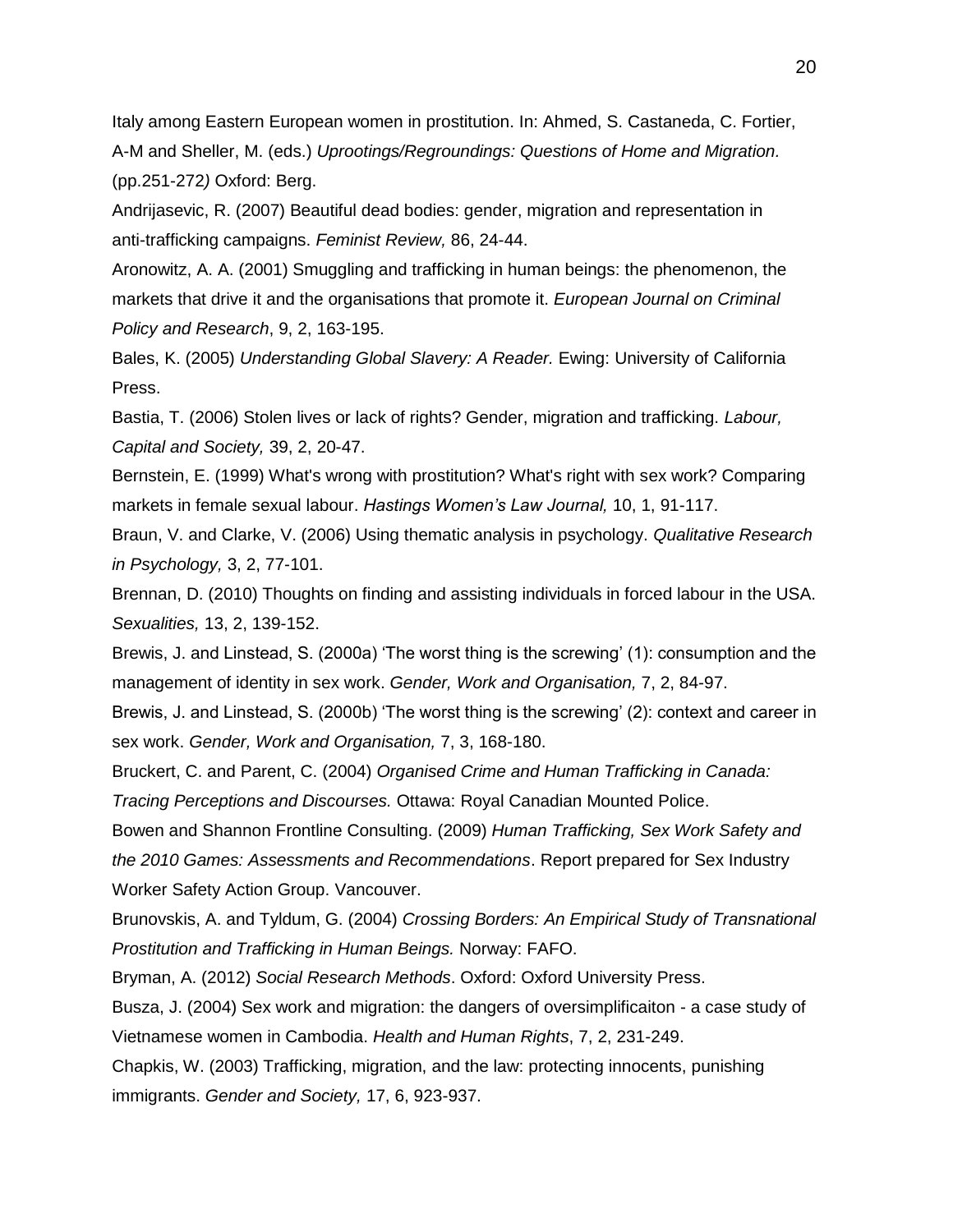Chuang, J. (2006) Beyond a snapshot: preventing human trafficking in the global economy. *Indiana Journal of Global Legal Studies,* 13, 1, 137-163.

Dyer, S., McDowell, L. and Batnitzky, A. (2010) The impact of migration on the gendering of service work: the case of a West London hotel. *Gender, Work and Organisation,* 17,6, 635– 657.

Erickson, R.J. and Ritter, C. (2001) Emotional labor, burnout, and inauthenticity: Does gender matter?. *Social Psychology Quarterly,* [64, 2,1](http://search.proquest.com/socscijournals/indexingvolumeissuelinkhandler/42344/Social+Psychology+Quarterly/02001Y06Y01$23Jun+2001$3b++Vol.+64+$282$29/64/2?accountid=12269)46-163.

Farley, M. (2009) Theory versus reality: commentary of four articles about trafficking for prostitution. *Women's Studies International Forum,* 32, 4, 311-315.

Farley, M. Lynne, J. and Cotton, A. J. (2005) Prostitution in Vancouver: violence and the colonization of First Nations Women. *Transcultural Psychiatry,* 42, 2, 242-271.

Future Group. (2007) *Faster, Higher, Stronger: Preventing Human Trafficking at the 2010 Olympics.* Calgary: Future Group.

Ghosh, B. (1998) *Huddled Masses and Uncertain Shores*: *Insights into Irregular Migration*. Hague: Kluwer Law International.

Gobo, G. (2004) Sampling, representativeness and generalizability. In: Seale, C. Gobo, G. Gubrium, J.F. and D. Silverman (eds.) *Qualitative Research Practice.* (pp.434-456). London: Sage.

Gülcür, L. and İlkkaracan, P. (2002) The 'Natasha' experience: migrant sex workers from the former Soviet Union and Eastern Europe in Turkey. *Women's Studies International Forum,*  25, 4, 411-421.

Hooper, E.K. (2004). Under-identification of human trafficking victims in the United States. *Journal of Social Work Research and Evaluation,* 5, 2, 125-136.

Hubbard, P. and Whowell, M. (2008) Revisiting the red light district: still neglected, immoral and marginal? *Geoforum,* 39, 5, 1743-1755.

Hughes, D. M. (2000) The 'Natasha' trade: the transnational shadow market of trafficking in women. *Journal of International Affairs*, 53, 2, 625-651.

Hughes, D. M. and Denisova, T. A. (2001) The transnational political criminal nexus. *Trends in Organised Crime,* 6, 3/4, 43-67.

International Labour Office (ILO) (2012) *ILO Global Estimate of Forced Labour: Results and Methodology*. Geneva: ILO.

Jahic, G. and Finckenauer, J. O. (2005) Representations and misrepresentations of human trafficking. *Trends in Organised Crime,* 8, 3, 24-40.

Jeffreys, S. (1997) *The Idea of Prostitution*. Melbourne: Spinifex Press.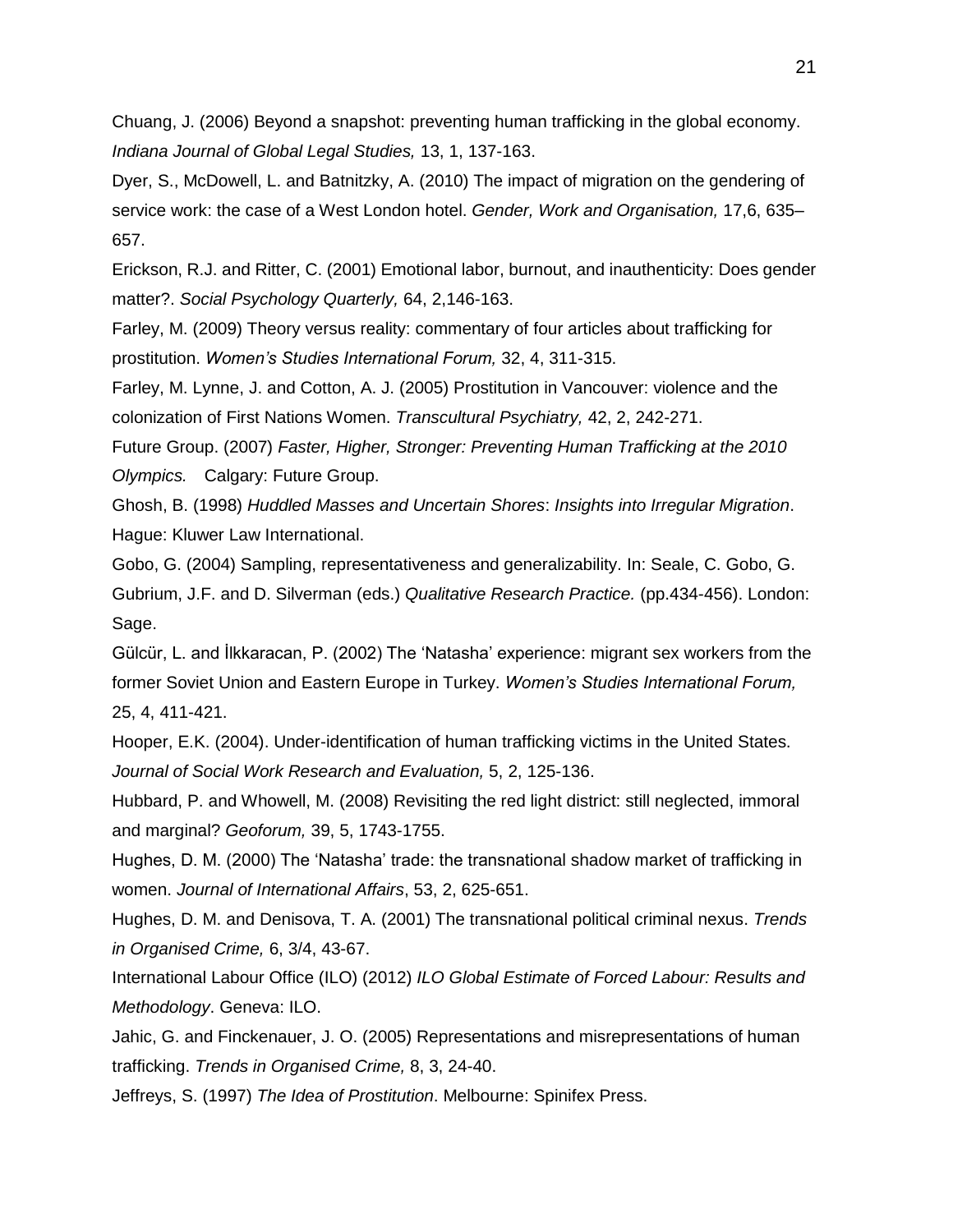Jeffreys, S. (2004) Prostitution as a harmful cultural practice. In: Stark, C. and Whisnant, R. (eds.) *Not for Sale: Feminists Resisting Prostitution and Pornography. (*pp.386-399) Melbourne: Spinifex Press.

Jeffreys. S. (2006) The traffic in women: human rights violation or migration for work? In:

Agrawal, A. ed. *Migrant Women and Work*. (pp.195-217) New Delhi: Sage.

Jeffreys, S. (2009). Prostitution, trafficking and feminism: an update on the debate. *Women's Studies International Forum,* 32, 4, 316-320.

Kapur, R. (2005). Cross-border movements and the law: renegotiating the boundaries of difference. In: Kempadoo, K. Sanghera, J. and Pattanaik, B. (eds.) *Trafficking and Prostitution Reconsidered: New Perspectives on Migration, Sex Work and Human Rights*. (pp.25-41) Boulder: Paradigm.

Kligman, G. and Limoncelli, S. (2005) Trafficking women after socialism: to, through, and from Eastern Europe. *Social Politics*, 12, 1, 118-140.

Lăzăroic, S. and Alexandru, M. (2003) Who is the next victim*? Vulnerability of Young Romanian women to trafficking in human beings.* Bucharest: IOM.

Lepp, A. (2002) Trafficking in women and the feminization of migration: the Canadian context. *Canadian Woman Studies,* 21, 4, 90-99.

Limoncelli, S. A. (2009a) The trouble with trafficking: conceptualizing women's sexual labor and economic human rights. *Women's Studies International Forum,* 32, 4, 261-269. Limoncelli, S.A. (2009b) Human trafficking: globalisation, exploitation and transnational sociology. *Sociology Compass,* 3, 1, 72-91.

Mahdavi, P. and Sargent, C. (2011) Questioning the discursive construction of trafficking and forced labour in the United Arab Emirates. *Journal of Middle East Women's Studies,* 7, 3, 6-35.

Mahmoud, T.O. and Trebesch, C. (2010) The economics of human trafficking and labour migration: micro-evidence from Eastern Europe. *Journal of Comparative Economics*, 38, 2 173-188.

Mamelli, P. A. (2002) Stopping the illegal trafficking of human beings: How transnational police work can stem the flow of forced prostitution. *Crime, Law and Social Change,* 38, 1, 67-80.

Monzini, P. (2005) *Sex Crime: Prostitution, Crime and Exploitation*. London: Zed Books. Nixon, D. (2009). 'I can't put a smiley face on': working-class masculinity, emotional labour and service work in the 'new economy'. *Gender, Work and Organisation,* 16, 3, 300–322. O'Connell Davidson, J. (2006) Will the real sex slave please stand up? *Feminist Review,* 83,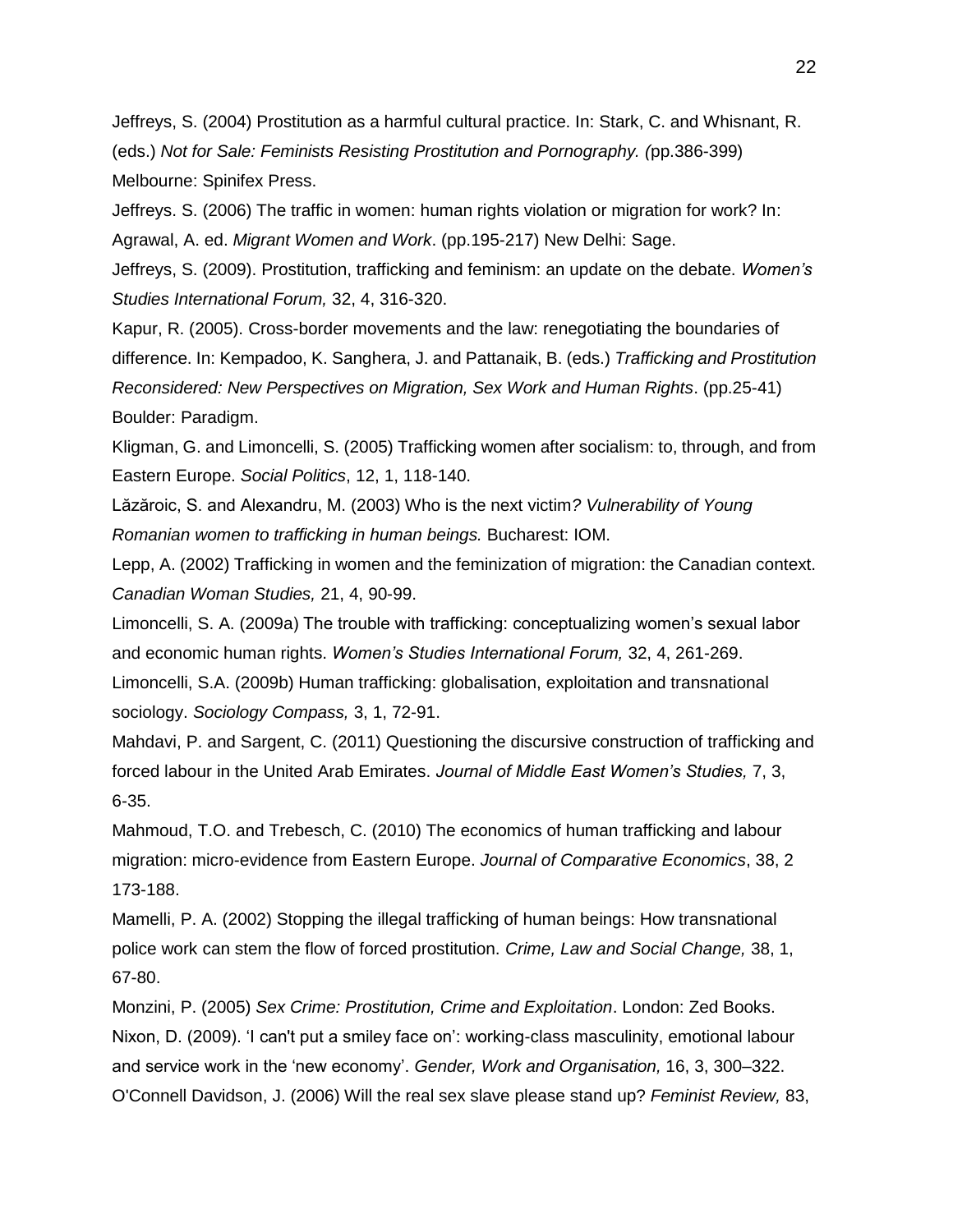4-22.

Outshoorn, J. (2005) The political debates on prostitution and trafficking of women. *Social Politics,* 12, 1, 141-155.

Oxman-Martinez, J. Lacroix, M. and Hanley, J. (2005) *Victims of Trafficking in Persons: Perspectives from the Canadian Community Sector.* Ottawa: Department of Justice Canada. Perrin, P. (2010) *Canada's Underground World of Human Trafficking. Invisible Chains.*  Toronto: Viking Canada.

Pio, E. (2007) Ethnic entrepreneurship among Indian women in New Zealand: a bittersweet process. *Gender, Work and Organisation,* 14, 5, 409-432.

Rao, S. and Presenti, C. (2012) Understanding human trafficking origin: a cross-country empirical analysis. *Feminist Economics,* 18, 2, 231-263.

Raymond, J. G. (1998) Prostitution as violence against women: ngo stonewalling in Beijing and elsewhere. *Women's Studies International Forum*, 21,1, 1-9.

Raymond, J. G. (2002) The new UN trafficking protocol. *Women's Studies International Forum,* 25, 3, 489-502.

RCMP Criminal Intelligence. (2010) *Human Trafficking in Canada.* Ottawa: RCMP Criminal Intelligence.

Richard, A. O. (1999) *International Trafficking in Women to the United States: A Contemporary Manifestation of Slavery and Organised Crime.* Washington, DC: DCI Exceptional Intelligence Analyst Program An Intelligence Monograph, Centre for the Study of Intelligence.

Sanders, T. (2004a) The risks of street prostitution: punters, police and protestors. *Urban Studies,* 41, 9, 1703-1711.

Sanders, T. (2004b) A continuum of risk? The management of health, physical and emotional risks by female sex workers. *Sociology of Health and Illness,* 26, 5, 557-74.

Sanders, T. (2005) 'It's just acting': sex workers' strategies for capitalizing on sexuality. *Gender, Work and Organisation,* 12, 4, 319-42.

Sanghera, J. (2005) Unpacking the trafficking discourse. In: Kempadoo, K . Sanghera, J. and Pattanaik, B. (eds.) *Trafficking and Prostitution Reconsidered: New Perspectives on Migration, Sex Work and Human Rights*. (pp.3-24) Boulder: Paradigm.

Sassen, S. (2002) Global cities and survival circuits. In: Ehrenreich, B. and Hochschild, A.R. (eds.) *Global Woman: Nannies, Maids, and Sex Workers in the New Economy. (*pp.254-274) New York: Metropolitan/Owl,.

Schaeffer-Grabiel, F. 2010. Sex trafficking as the 'new slave trade'?. *Sexualities,* 13, 2,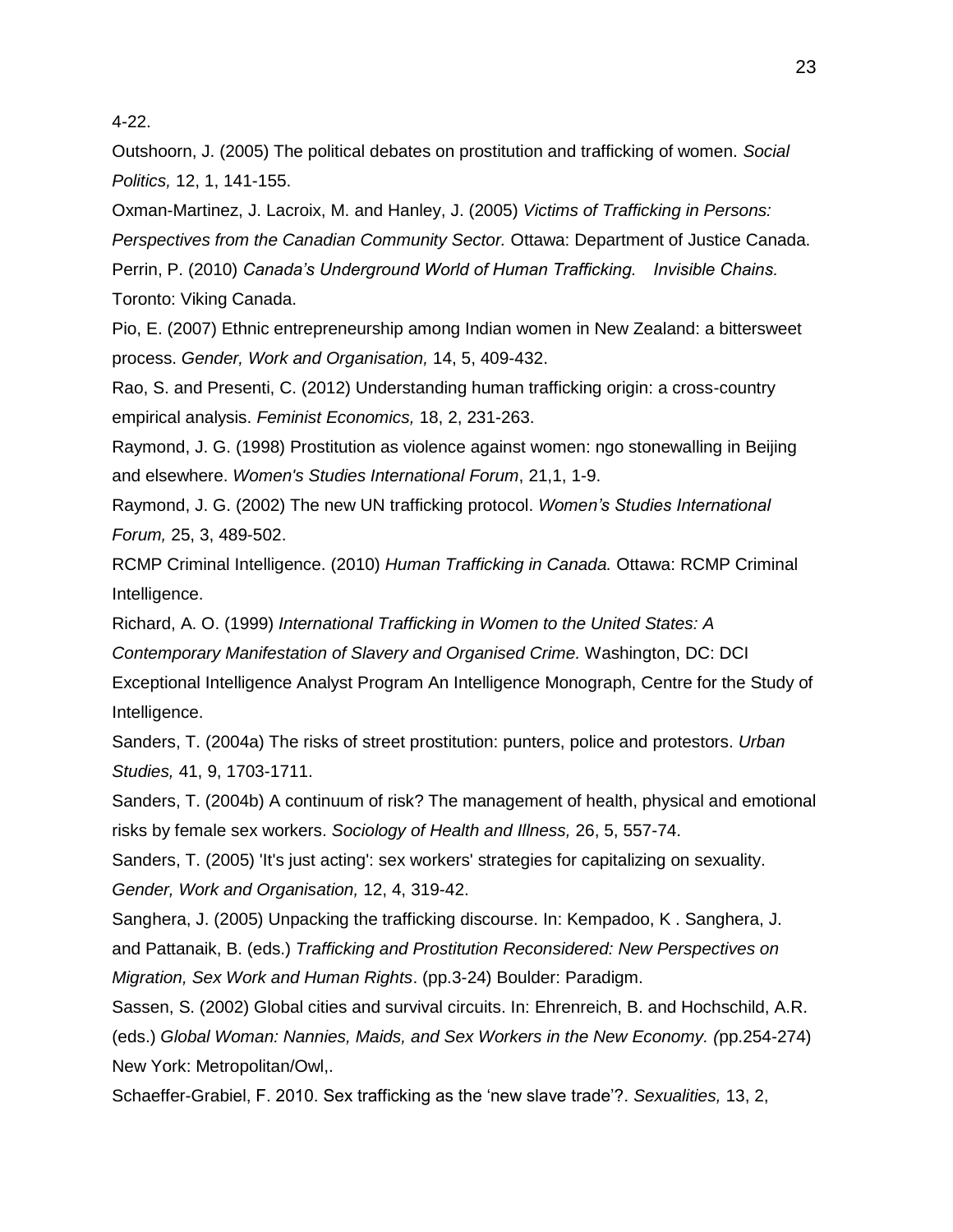153-160.

Sethi, A. (2007) Domestic sex trafficking of Aboriginal girls in Canada: issues and implications. *First Peoples Child and Family Review,* 3, 3, 57-71.

Sikka, A. (2009) *Trafficking of Aboriginal Women and Girls in Canada.* Ottawa: Institute on Governance.

Tyldum, G. and Brunovskis, A. (2005) Describing the unobserved: methodological challenges in empirical studies on human trafficking. In: Laczko, F. and Gozdziak, E. (eds.) *Data and Research on Human Trafficking: A Global Survey.* (pp.17-34).Geneva: International Organisation for Migration.

Tyldum, G. Tveit M. and Brunovskis, A. (2005) *Taking Stock: A Review of Existing Research on Trafficking for Sexual Exploitation.* Oslo: FAFO.

United Nations Office on Drugs and Crime (UNODC) (2004) *United Nations Convention Against Transnational Organized Crime and the Protocols Thereto.* Vienna: UNODC. United Nations Office on Drugs and Crime (UNODC) (2009) *Global Report on Trafficking in Persons.* UNODC.

US Department of State (2010). *Trafficking in Persons Report.* USA: Department of State. US Department of State (2012). *Trafficking in Persons Report.* USA: Department of State. Vanwesenbeeck, I. (2001) Another decade of social scientific work on sex work: a review of research 1990-2000. *Annual Review of Sex Research*, 12, 242-289.

Vijeyarasa, R. (2012) The Cinderalla syndrome: economic expectations, false hopes and the exploitation of trafficked Ukranian women. *Women's Studies International Forum,* 35, 1, 53-62.

Vocks, J. and Nijober, J. (2000) The promised land: a study of trafficking in women from Central and Eastern Europe to the Netherlands. *European Journal on Criminal Policy and Research,* 8, 3, 379-388.

Warhurst, C. and Nickson, D. (2009) 'Who's got the look?' emotional, aesthetic and sexualized labour in interactive services. *Gender, Work and Organisation*, 16, 3, 385–404. Weitzer, R. (2007) The social construction of sex trafficking: ideology and institutionalisation of a moral crusade. *Politics and Society,* 35, 3, 447-475.

Weitzer, R. (2009) Sociology of sex work. *Annual Review of Sociology,* 35, 213-234. Wellington, J. and Szczerbinski, M. (2007) *Research Methods for the Social Sciences.*  London: Continuum.

West, J. and Austrin, T. (2002) From work as sex to sex as work: networks, 'others' and occupations in the analysis of work. *Gender, Work and Organisation,* 9, 5, 484-503.